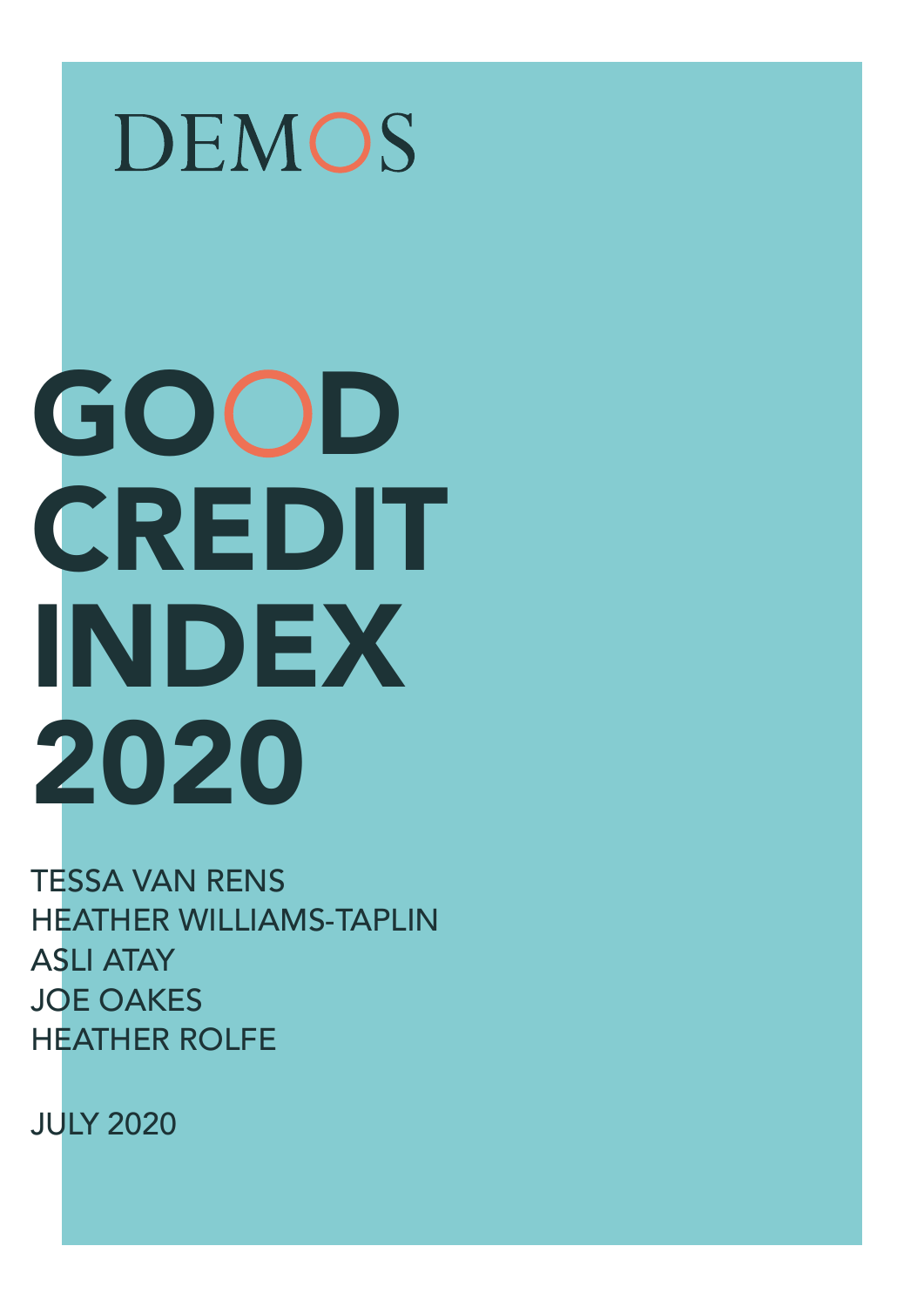Demos is a champion of people, ideas, and democracy. We bring people together. We bridge divides. We listen and we understand. We are practical about the problems we face, but endlessly optimistic and ambitious about our capacity, together, to overcome them.

At a crossroads in Britain's history, we need ideas for renewal, reconnection and the restoration of hope. Challenges from populism to climate change remain unsolved, and a technological revolution dawns, but the centre of politics has been intellectually paralysed. Demos will change that. We can counter the impossible promises of the political extremes, and challenge despair – by bringing to life an aspirational narrative about the future of Britain that is rooted in the hopes and ambitions of people from across our country.

Demos is an independent, educational charity, registered in England and Wales (Charity Registration no. 1042046).

#### Find out more at www.demos.co.uk

**DEMOS** 

Published by Demos July 2020 © Demos. Some rights reserved. 76 Vincent Square, London, SW1P 2PD T: 020 3878 3955 hello@demos.co.uk www.demos.co.uk

Office for National Statistics licensed under the Open Government Licence v.3.0 accessible here: http://www.nationalarchives.gov.uk/doc/open-government-licence/version/3/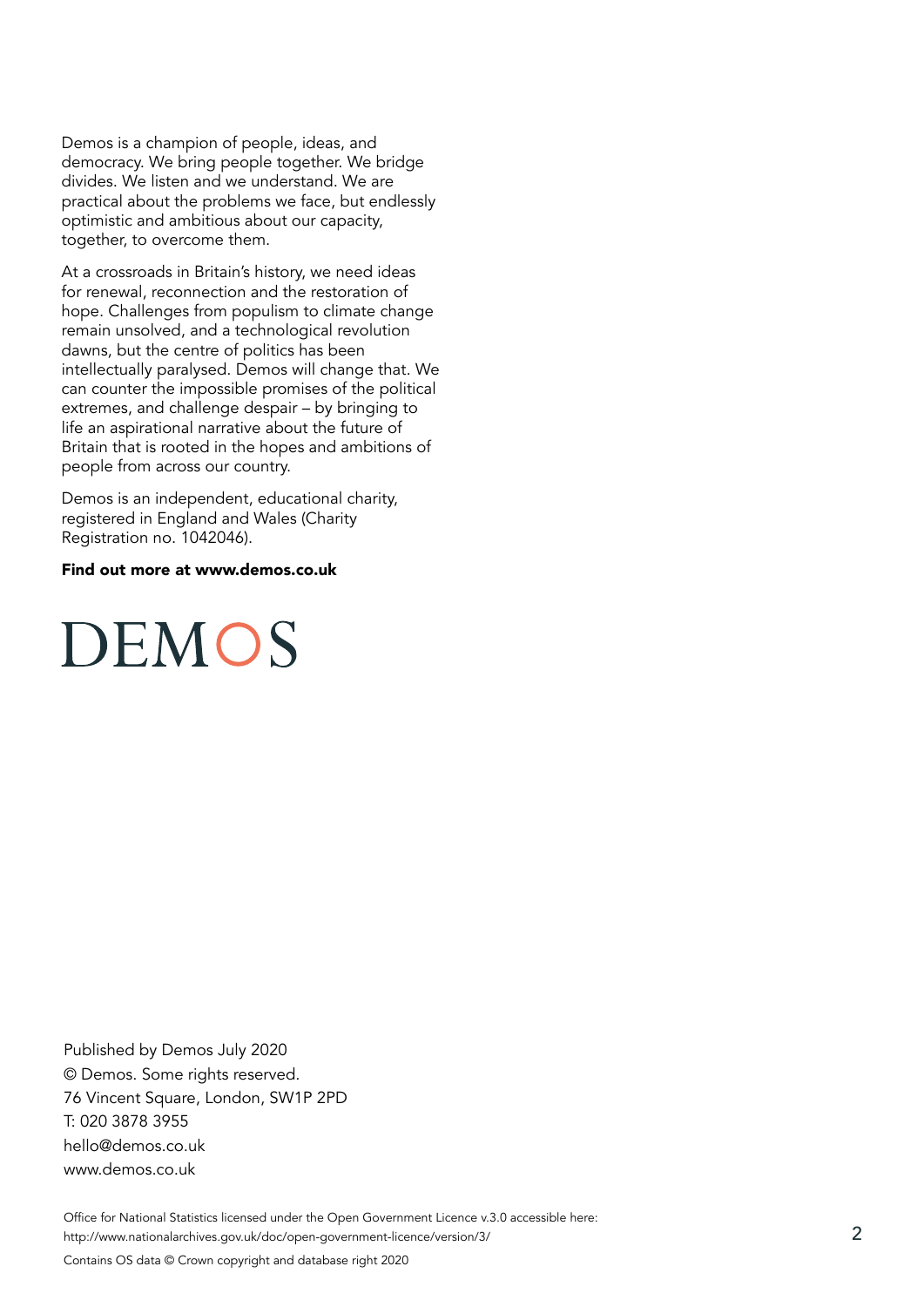# CONTENTS

| <b>ACKNOWLEDGEMENTS</b>                                                  | <b>PAGE 4</b>  |
|--------------------------------------------------------------------------|----------------|
| <b>EXECUTIVE SUMMARY</b>                                                 | <b>PAGE 5</b>  |
| <b>INTRODUCTION</b>                                                      | <b>PAGE 7</b>  |
| <b>CHAPTER 1</b><br><b>POLICY DEVELOPMENTS</b><br>2019/2020              | <b>PAGE 9</b>  |
| <b>CHAPTER 2</b><br><b>METHODOLOGY</b>                                   | <b>PAGE 11</b> |
| <b>CHAPTER 3</b><br><b>INSIGHTS FROM THE</b><br><b>GOOD CREDIT INDEX</b> | <b>PAGE 13</b> |
| <b>CHAPTER 4</b><br><b>CONCLUSION</b>                                    | <b>PAGE 25</b> |
| <b>APPENDICES</b>                                                        | PAGE 26        |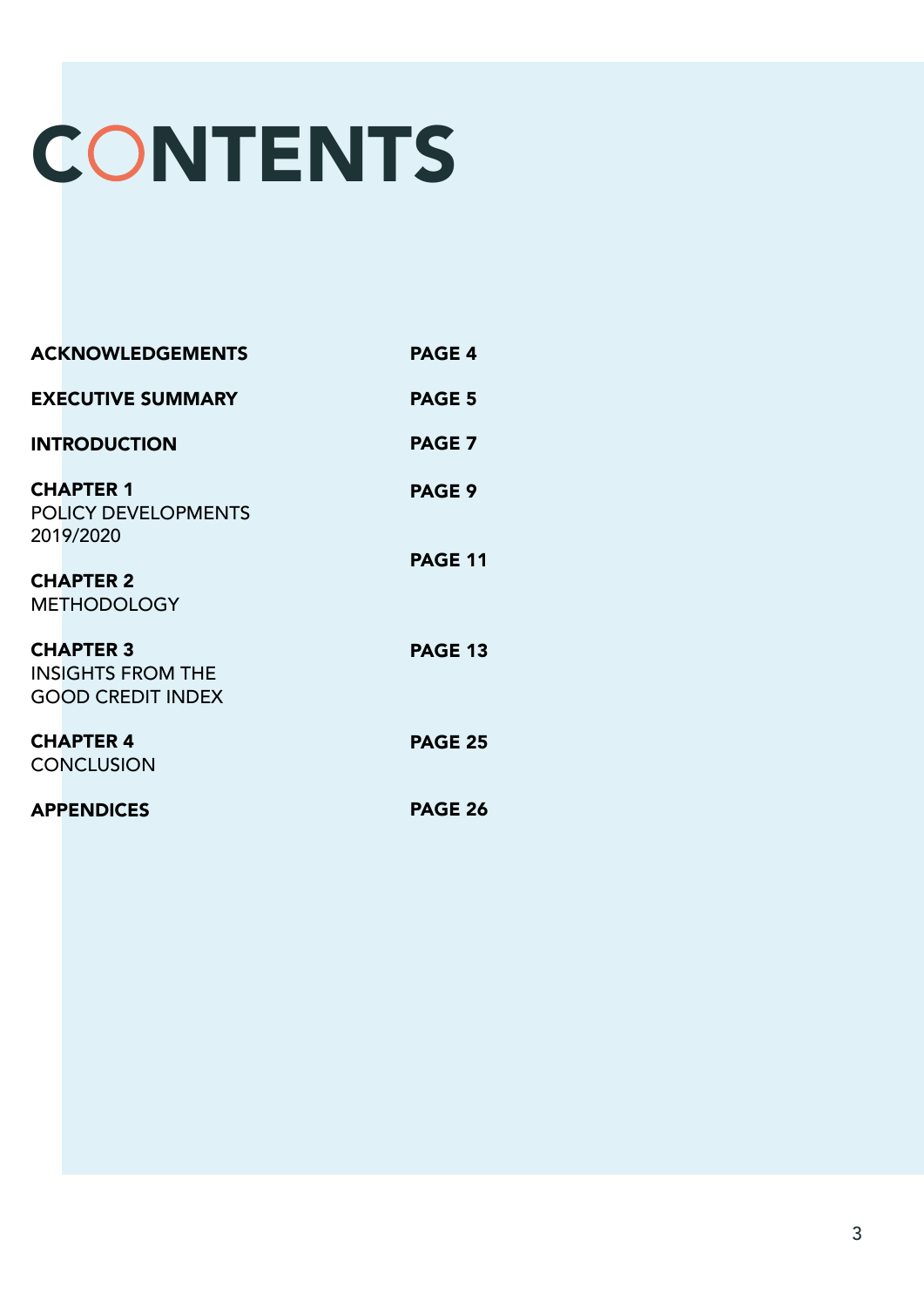### ACKNOWLEDGEMENTS

We owe a debt of gratitude to several people and organisations for their support for this project. This report was made possible by a grant from NewDay. We thank them for their support, expertise and engagement throughout this project, which was an invaluable resource at every stage.

Many organisations generously shared data and insights with us. We would like to thank credit reference agency Experian for sharing multiple datasets for this project, and for their expert insights, which were invaluable in understanding the credit environment and expanding our understanding of credit invisibility. We would also like to thank credit union associations ABCUL, ILCU and UFCU, cash point network LINK and the Registry Trust, Fair4all finance, for their valuable expertise on the affordable credit market.

We would also like to thank our Demos colleagues for their input, particularly Josh Smith for all his work making the credit environment strand possible, Stanley Phillipson Brown for creating our beautiful maps, Josh Tapper for proofreading, and Maeve Thompson for her expert guidance in the production and dissemination stages.

Lastly, we'd like to thank Sacha Hillhorst, for her incredible ingenuity in creating the Good Credit Index methodology, and her wise guidance throughout.

As always, any errors and omissions remain our own.

Tessa van Rens Heather Williams-Taplin Asli Atay Joe Oakes Heather Rolfe

July 2020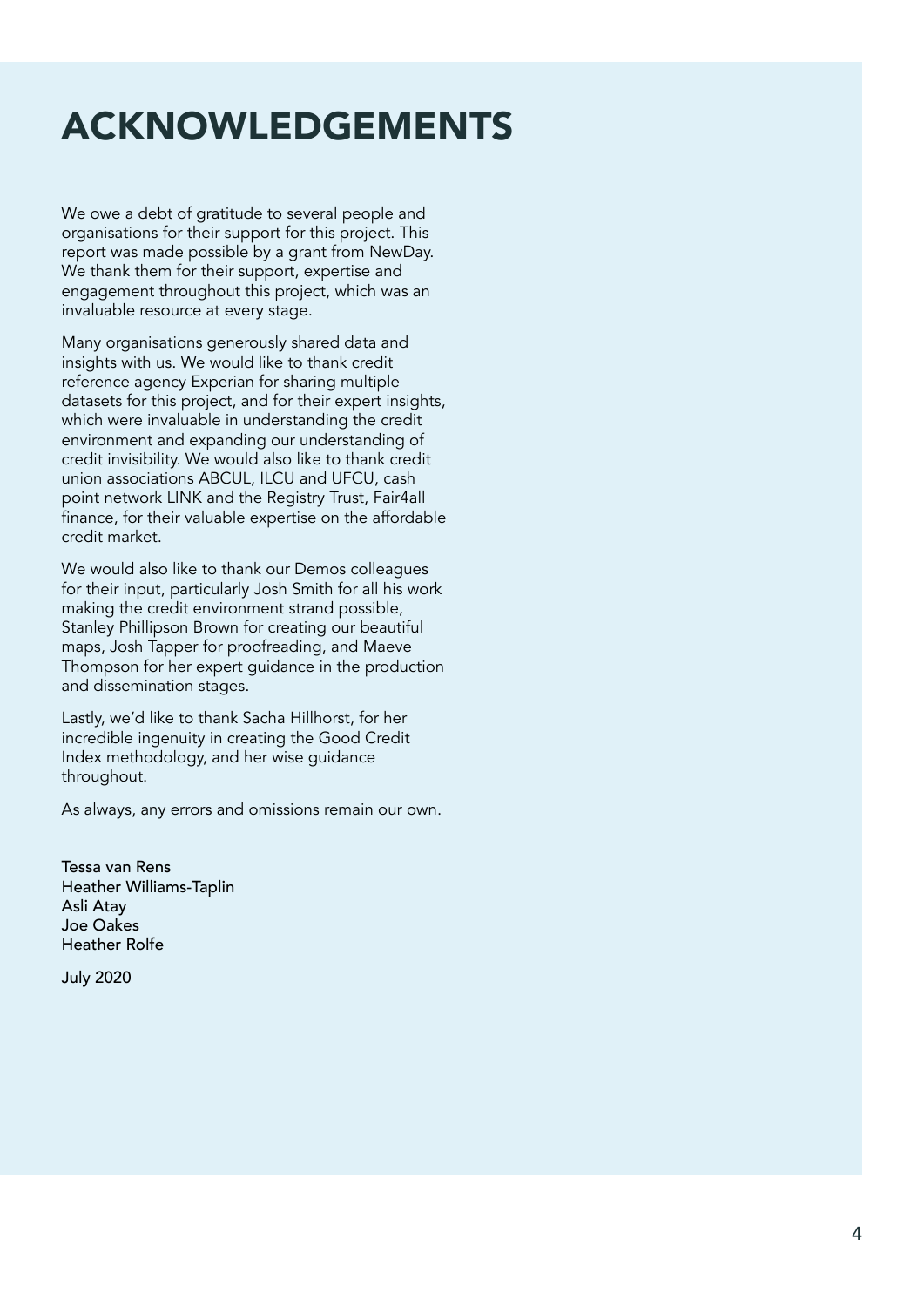### EXECUTIVE SUMMARY

Access to credit that is affordable, transparent and fair is a geographic issue. Differences in credit need, and in the options available on the high street, create vast inequalities between regions, towns and even streets. Credit options are unevenly spread across the country, with payday lenders disproportionately clustered in deprived areas. For those living in places with high concentrations of bad credit options, it becomes more difficult to make choices that secure financial resilience, and people who are already financially unstable or indebted can slide into a downward spiral.

Demos' annual Good Credit Index measures access to affordable credit across the country to understand these geographical discrepancies at a granular level, and inspire place-based approaches to tackle them.

Even before the Covid-19 crisis caused a dramatic increase in household debt, the average UK adult had £4,264 of unsecured debt. A growing number of people rely on credit not because they overspend, but simply because they cannot meet their basic financial obligations; they have more money going out than coming in each month. Those whose incomes are consistently too low, or whose household costs are too high, might be permanently in the red just to get by.

Sadly, the impacts of Covid-19 are likely to increase levels of personal debt and may force more people towards High-Cost Short-Term Credit such as payday lenders or rent-to-own shops, which only increase their financial troubles.

Our Good Credit Index 2020 finds that physical credit environments are improving, with many bad credit options disappearing from the high street. However, the need for credit has grown and is likely to soar in 2020, so the lack of affordable credit options in many places remains a cause for concern. The pattern we identified in 2019 persists: small and medium-sized industrial towns often suffer from a combination of low credit scores, high deprivation and credit need, and a physical environment that offers too few sustainable lending options and many tempting unsustainable ones. New analysis this year finds that some cities have a high proportion of 'credit invisibles' (people with no credit score due to a thin or non-existent credit report) even where those cities otherwise score well on the Good Credit Index.

Alongside this year's Good Credit Index, we have published a toolkit (www.goodcreditindex.co.uk/ toolkit) to share the learning from our Good Credit Project in South Yorkshire, a place-based financial inclusion initiative in the Sheffield City Region. It sets out practical tips to address financial exclusion, supported by case studies from people we worked with including the city region mayor and the public, private and voluntary sectors.

The toolkit will support leaders across the UK, including local authorities and metro mayors, to tackle financial exclusion and boost resilience among residents, as part of rebuilding local economies and strengthening communities in the wake of Covid-19.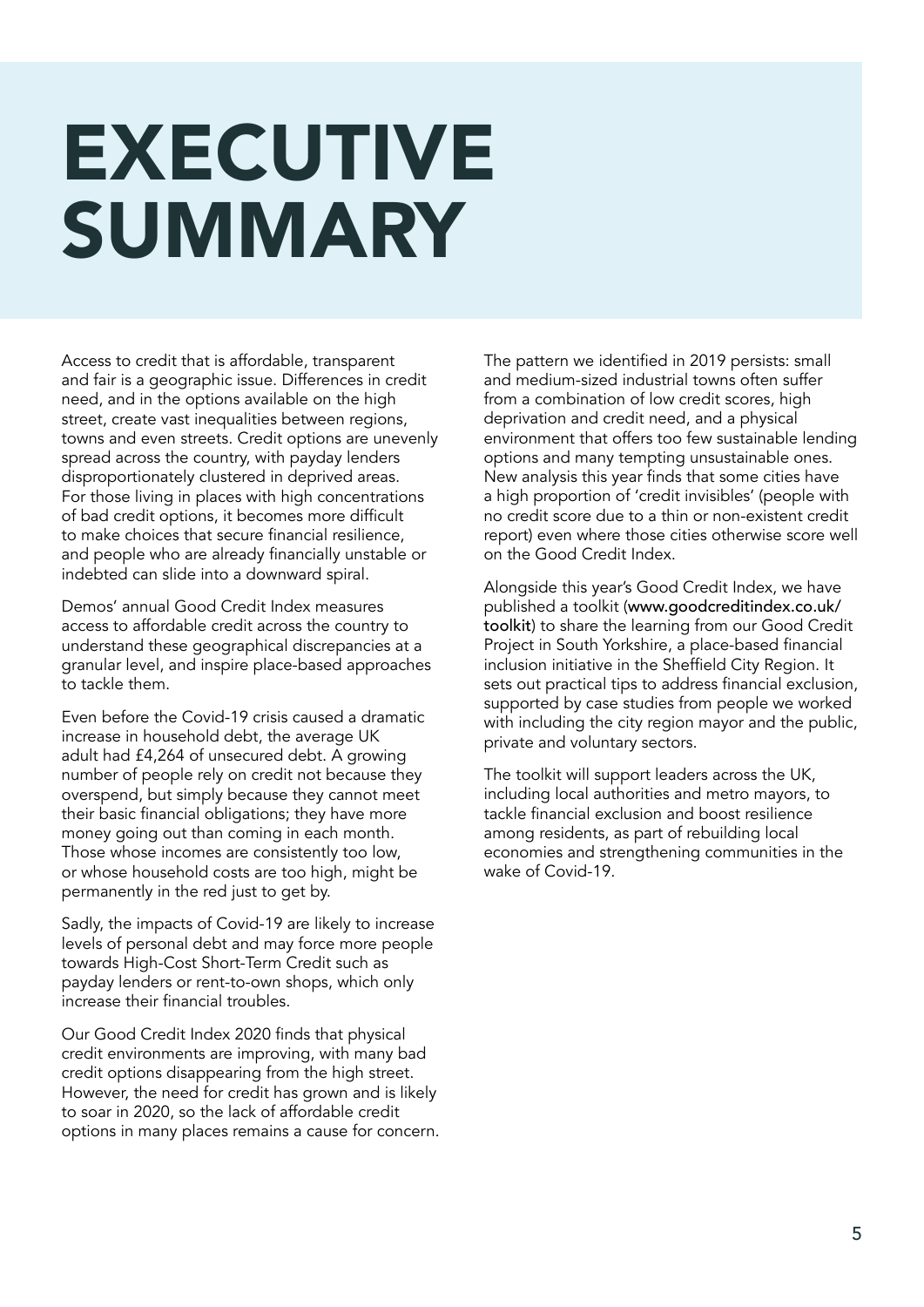

#### *Map 1*

*AVERAGE INDEX 2020: a heat map of the UK where the local authority areas in deepest green score highest in the Good Credit Index 2020, and those in deepest red score lowest in the Good Credit Index 2020.*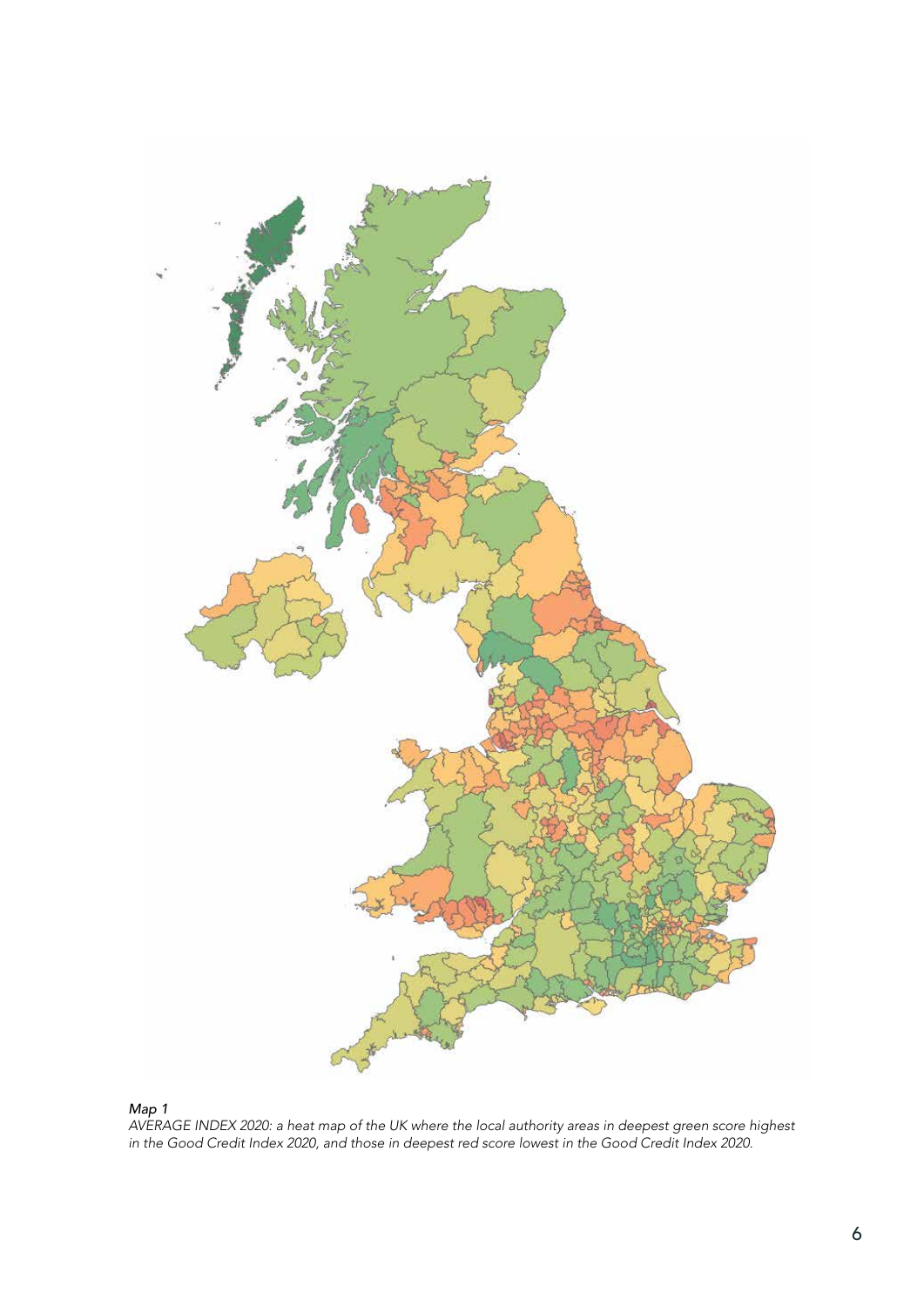# INTRODUCTION

In January 2020, before the Covid-19 crisis caused a dramatic increase in household debt, $^1$  the average UK adult already had £4,264 of unsecured debt, a significant increase from January 2019.<sup>2</sup> A growing number of people rely on credit not because they overspend, but simply because they cannot meet their basic financial obligations; they have more money going out than coming in each month. $3$ Those whose incomes are consistently too low, or whose household costs are too high, might be permanently in the red just to get by.

Not all debts are created equal: the most affluent borrow only a fraction of their assets, while the poorest households borrow three times what they own.4 Moreover, the type of unsecured credit that these groups can access is quite different. While more affluent households might rely on credit cards or bank loans with low interest rates, poorer households might be forced to turn to High-Cost Short-Term credit (HCSTC) such as payday lenders or rent-to-own shops which often increase their financial troubles.<sup>5</sup>

In 2019, the inaugural Good Credit Index showed that access to affordable credit is a geographic issue. Differences in credit need, and in the options available on the high street, create vast inequalities between regions, towns and even streets. Credit providers often consider where a person lives when they assess risk, meaning someone might pay more for the same loan because they live in a more deprived area. Credit options are unevenly spread across the country, with payday lenders disproportionately clustered in deprived areas.<sup>6</sup> For those living in areas with high concentrations of bad credit options, it becomes more difficult to make choices that secure financial resilience, and people who are already financially unstable or indebted can slide into a downward spiral. The annual Good Credit Index measures access to affordable credit across the country to understand these

geographical discrepancies at a more granular and comprehensive level than ever before.

In the Good Credit Index, access to good credit is divided into three different strands:

- 1) Credit need. Are people in need of credit? It includes indicators such as the percentage of households struggling to keep up with bills, the percentage of people on low incomes and the volume of credit searches.
- 2) Credit scores. Do people have sufficiently high credit scores to access credit options with lower interest rates?
- 3) Credit environment. What type of credit does the local high street offer? This strand classes bank branches, free cash points and credit unions as positive factors and payday lenders as negative factors.

By repeating the Good Credit Index each year, we can increase our understanding of complex issues of geographical financial exclusion. This year, we bring in a new comparison with the Index of Multiple Deprivation and show that the credit environment is directly correlated to health deprivation and living environment deprivation. This suggests that people living in a particular area can experience entrenched geographical disadvantages expressed through a lack of good health options, bad housing quality and a bad credit environment, which is independent of poverty levels locally.

We also include new geographical analysis of data on 'credit invisibles,' people with no credit score due to a thin or non-existent credit report.7 This is the first time that data on this group has been mapped by location. We find that some cities have a high proportion of credit invisibles, even where those cities otherwise score well on the Good Credit Index. This hidden group is unlikely to have

<sup>1.</sup> StepChange, Coronavirus and personal debt: a financial recovery strategy for households. StepChange, 2020. Available at www.stepchange.org/Portals/0/assets/pdf/ coronavirus-policy-briefing-stepchange.pdf

<sup>2.</sup> The Money Charity. The Money Statistics, March 2020. The Money Charity, 2020. Available at themoneycharity.org.uk/media/March-2020-Money-Statistics.pdf<br>3. Matin, J. and Lane, J. Negative Budgets, A new perspective on po

<sup>6.</sup> Warren, T., UK: One short term lender for every seven banks on the high street. The Bureau of Investigative Journalism. Available at www.thebureauinvestigates.com/<br>stories/2014-03-12/uk-one-short-term-lender-for-every-s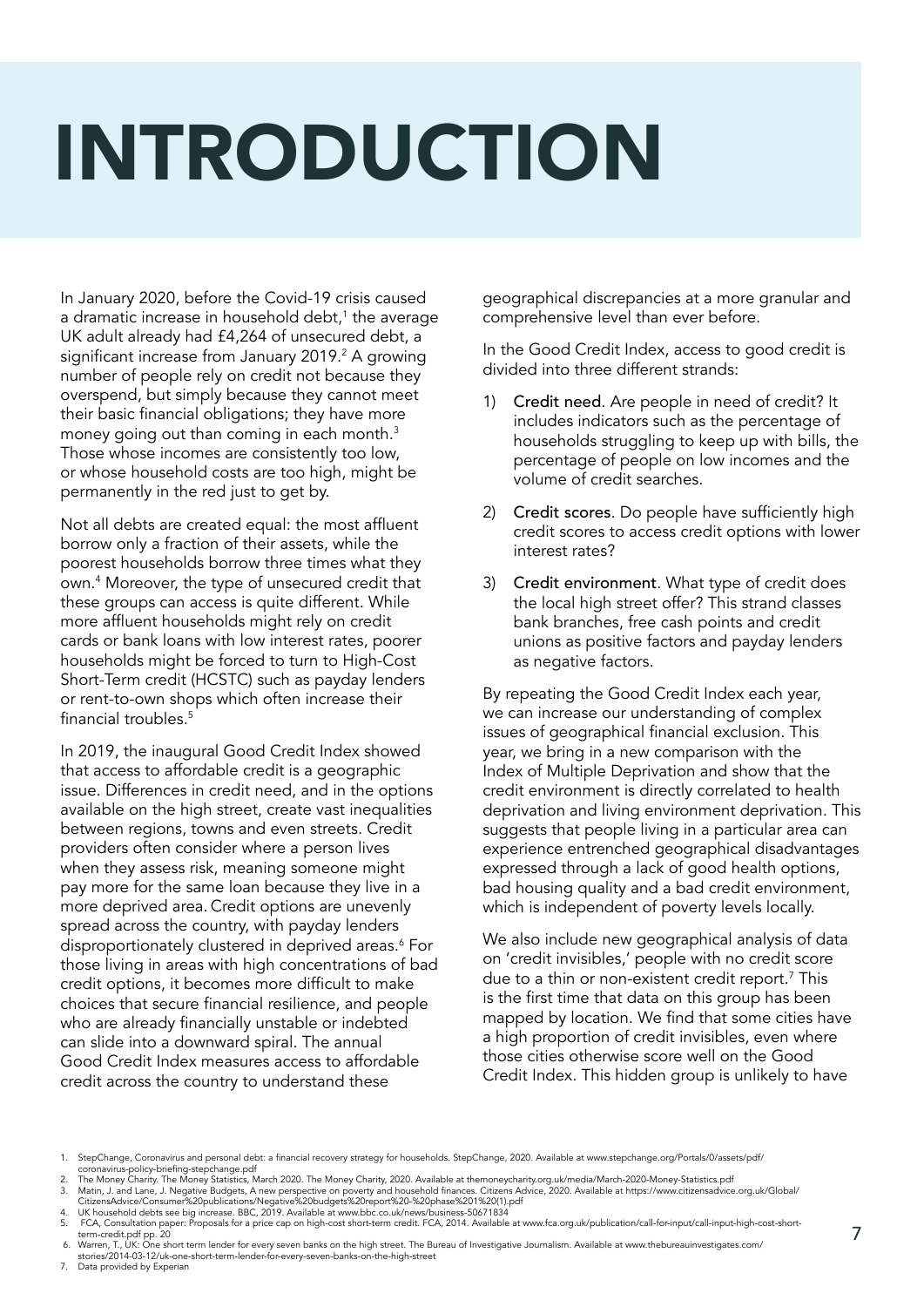access to good credit options their city offers. More research is needed to fully understand the particular circumstances of these borrowers.

Our index this year reflects continued improvement in the physical credit environment, with many bad credit options disappearing from the high street. Credit need has increased across the UK, although it varies by region and there are notable improvements in some post-industrial towns in South Wales and parts of Scotland, while London's need increases. Relatively high levels of overindebtedness and claimant count have persisted in English post-industrial towns. As a consequence, they continue to suffer from relatively high credit need, roughly maintaining their position in the upper third of local authorities' credit need results.

However, with the need for credit growing, and likely to soar in 2020, the lack of affordable credit options on the high street remains a cause for

concern. The pattern we identified in the Good Credit Index 2019, persists: small and medium-sized industrial towns often suffer from a combination of low credit scores, high deprivation and credit need, and a physical environment that offers too few sustainable lending options and many tempting unsustainable ones.

Place-based approaches, addressing entrenched deprivation and credit need rather than treating symptoms, and expanding the affordable credit market should be a priority for policymakers, particularly as the Covid-19 crisis causes unprecedented financial issues. In the final section we make recommendations for policy and practice, including the toolkit to share the learning from our South Yorkshire Good Credit Project. The toolkit is aimed at local authority leaders and metro mayors across the UK, who can play a key role in bringing sectors together to tackle exclusion and build resilience among residents.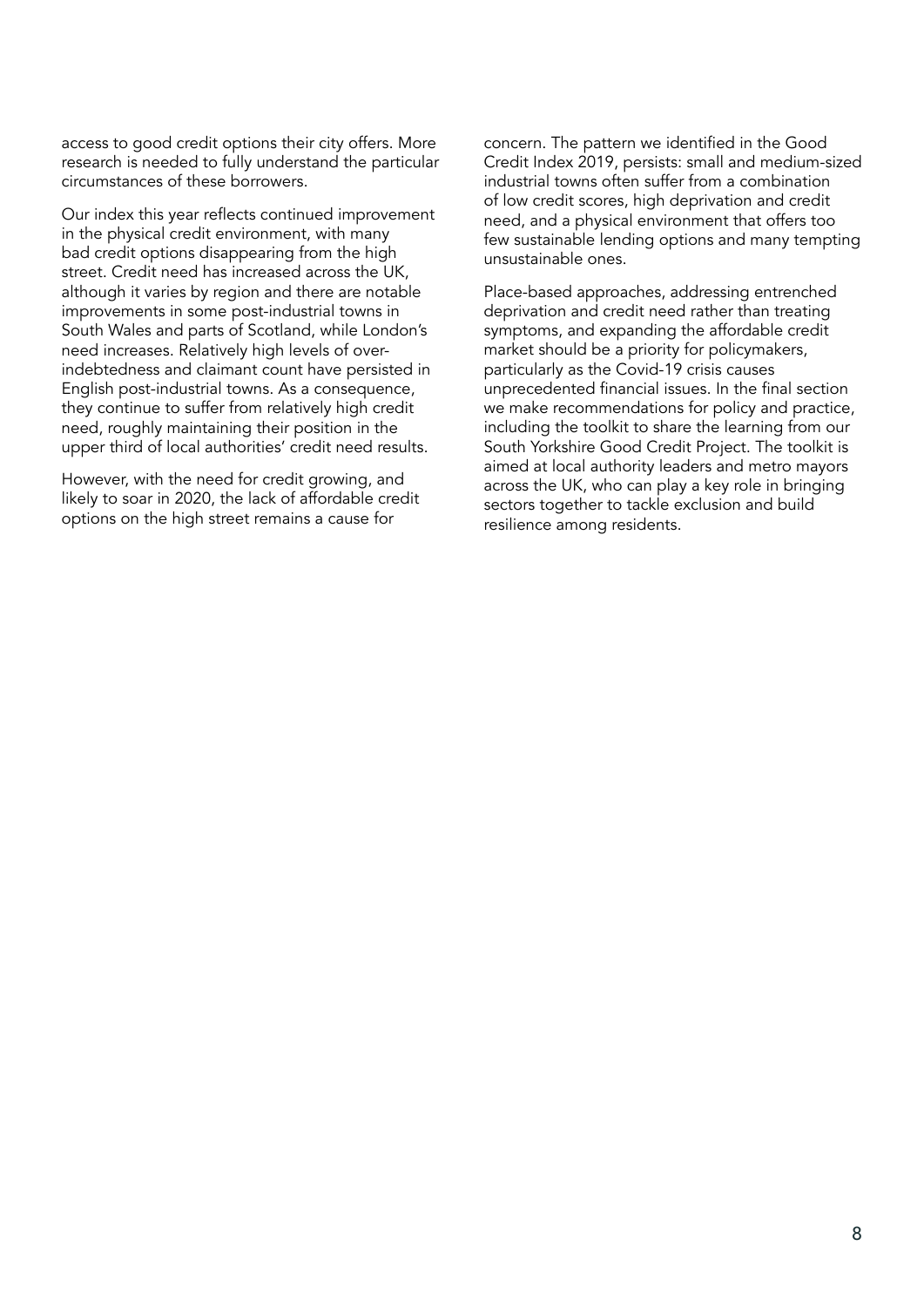### CHAPTER 1 POLICY DEVELOPMENTS 2019/2020

The inaugural Good Credit Index included a comprehensive discussion of how policy developments have affected access to good credit from the government, the free market and social lenders.8 This section reviews policy developments since the first index was published in summer 2019.

#### NO INTEREST LOAN SCHEME

In Good Credit Index 2019 we noted the announcement in the 2018 Autumn Budget of a 'no interest loan scheme', modelled after the Good Shepherd scheme in Australia. This has yet to be launched. StepChange has called for its expedited implementation amidst the Covid-19 crisis.9 The Treasury published a feasibility study earlier this year which found the scheme to be feasible, recommending that the target group be "lowerincome consumers who would benefit from shortterm credit to meet unexpected costs, but who cannot afford to repay interest even from social and community lenders that provide more affordable credit."10 The study also considers, supported by behavioural economics, the use of the application process to influence how borrowers spend NILS loans by asking them to write down a commitment to using a loan for a particular purpose.

#### BREATHING SPACE SCHEME

In June 2019, the government announced a Breathing Space Scheme to be implemented in early 2021. It will create a 60-day period where people in problem debt can freeze interest and charges and pause enforcement action, if they

seek professional debt advice during this period. Following consultation with the debt advice sector, an amendment was made so that people receiving treatment for a mental health crisis do not have to seek debt advice in order to enter the Breathing Space.<sup>11/12</sup>

#### MONEY AND PENSIONS SERVICE

The Money and Pensions Service, established in 2019, combines three existing public money and pensions guidance services into one offering free guidance and support on all personal financial matters. It is further tasked with developing and coordinating a national strategy on financial capability. The Money and Pensions Service estimated that only a fraction of those who are over indebted access free debt advice each year. The Breathing Space scheme described above is in part designed to address this.13

#### FCA'S HIGH-COST CREDIT REGULATIONS

The Financial Conduct Authority (FCA) introduced new rules for payday lenders in 2017, which restricted interest rates as well as total repayment rates. The retreat of payday lenders from the high street has been remarkable, with the Consumer Finance Association (CFA) consistently noting quarterly falls in complaints.14

In 2019, the FCA conducted a wide-ranging review of high-cost credit and introduced several measures as a result. The review found that consumers who use rent-to-own stores such as Brighthouse are

no-interest-loan-scheme-coronavirus<br>10. London Economics for HM Treasury. Feasibility Study into the Viability of Establishing a No-Interest Loans Scheme (NILS) in the UK. London Economics, 2019. Available at<br>http://londo

<sup>8.</sup> Hilhorst, S. and Jones, E. Good Credit Index. Demos, 2019, pp10-12. Available at demos.co.uk/wp-content/uploads/2019/07/Good-Credit-Index-2019-final-.pdf<br>9. Jolly, J. UK government drags its feet over no-interest loan

<sup>11.</sup> www.theyworkforyou.com/debates/?id=2019-06-19a.245.3

<sup>12.</sup> Glen, J. Breathing space: Written statement - HCWS100. Parliament.uk, 2020. Available at www.parliament.uk/business/publications/written-questions-answers-statements/<br>written-statement/Commons/2020-02-06/HCWS100/ [acce

<sup>13.</sup> www.theyworkforyou.com/debates/?id=2019-06-19a.245.3<br>14. Consumer Finance Association. CFA welcomes another fall in quarterly 'payday' complaints but warns this may only be a temporary respite for short-term lenders. 2 Available at cfa-uk.co.uk/cfa-welcomes-another-fall-in-quarterly-payday-complaints-but-warns-this-may-only-be-a-temporary-respite-for-short-term-lenders/ [accessed 25/5/2020]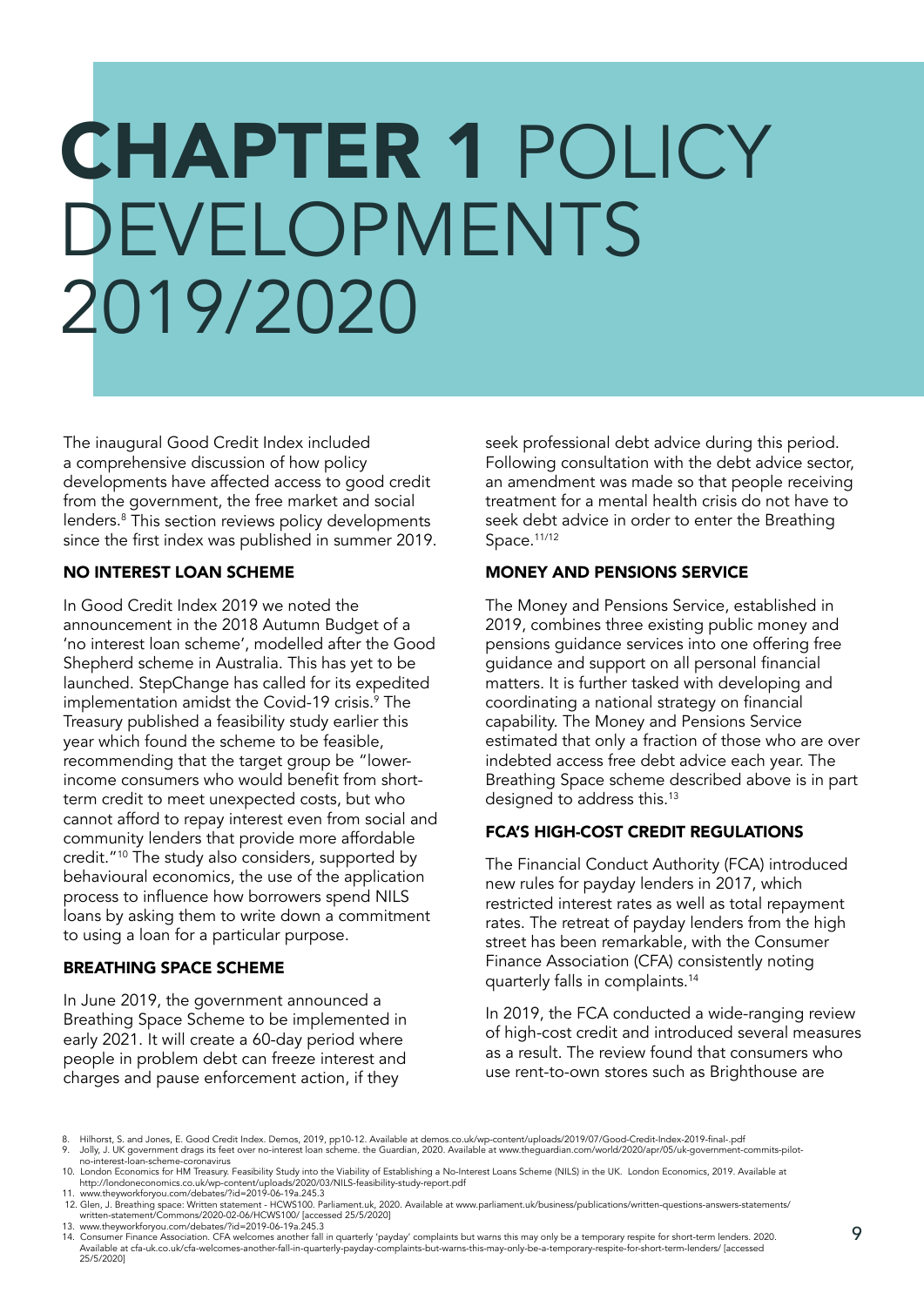among the most vulnerable to debt: only one third of them are in employment and many have low incomes.15 In response, the FCA introduced a price cap and price transparency requirements on rent-to-own firms to protect vulnerable consumers from high costs. This year the FCA introduced new legislation on overdrafts, which aims to specifically protect those living in deprived areas, as they suffer disproportionately from high overdraft charges. The measures stop firms from charging more for unarranged than arranged overdrafts; abolish fixed overdraft fees; and introduce a 'simple, single annual interest rate - no fixed daily or monthly.'

Other measures resulting from the review included targeting home-collected credit, catalogue credit, store cards and buy now pay later offers.<sup>16</sup> The FCA also expressed its intention to ensure banks identify and support those who show signs of financial difficulty, though no regulation has yet been introduced<sup>17</sup>

#### FAIR4ALL FINANCE

Fair4All Finance was established in 2019 with support from the Department for Digital, Culture, Media and Sport and the Inclusive Economy Partnership, funded by £55 million of dormant assets money. It aims to increase access to fair, affordable and appropriate financial products and services, initially by providing support and funding to the affordable credit market. Each year, responsible lenders such as credit unions and CDFIs originate just £250m of loans, while over the same period, high-cost short-term credit providers originate £3bn – more than ten times as much. Fair4All Finance's Affordable Credit Scaleup Programme aims to scale the affordable credit sector to meet existing demand. The programme is designed to support sustainable growth of community finance organisations through a combination of investments, grants and capacity and capability development.

#### COVID-19

The Covid-19 crisis led the Bank of England to give the government a quick injection of cash to support the swift introduction of a wide variety of credit products and credit support.<sup>18</sup>

Next to its various business loan schemes, the Treasury committed £150 million to loan support for charities and social enterprises, and vulnerable individuals. This included £41 million to Fair4All Finance to support affordable credit providers through a Covid-19 emergency fund and an expansion of its Affordable Credit Scale-up Programme to ensure sustainability of the sector.

The government introduced mortgage holidays and banned landlords from evicting tenants during Covid-19 until August 2020.19 Both measures are welcome, although there is concern that some people are building up very large rent or mortgage arrears which they may struggle to repay in the future.

The Bank of England cut its interest rate to 0.1%, and is offering banks and building societies longterm funding at that same interest rate in order to reduce what they charge, and increase lending in general. The Bank has also extended the amount of capital that banks and building societies need to balance their lending, allowing the expansion of lending by banks.20 However, users of HCSTC are often driven to those options because they are unable to access credit from a bank on better terms.

Government support for charities and social enterprises supporting people at risk of debt and HCSTC is very welcome, especially the investment in scaling up affordable lenders. Payment holidays and eviction bans have given much needed relief to many, but it is short term. There are concerns about crucial gaps in people's financial knowledge, including a lack of understanding of the terms of payment holidays,<sup>21</sup> and mass unemployment is expected once the government's furlough scheme wraps up in October. The impacts of Covid-19 will have a significant impact on personal debt and use of credit. The final chapter of this report makes policy and practice recommendations to ensure everyone who needs it has access to affordable credit and impartial advice, both now and in the future.

<sup>15.</sup> FCA. High-cost credit review. FCA, 2019. Avialable at 'www.fca.org.uk/firms/high-cost-credit-consumer-credit/high-cost-credit-review

<sup>16.</sup> FCA. High-cost credit review.

<sup>17.</sup> FCA. High-cost Credit Review: Overdrafts policy statement. FCA, 2019. Available athttps://www.fca.org.uk/publication/policy/ps19-16.pdf<br>18. Chapman, B. Bank of England announces £100bn stimulus to help UK economy throu

uk/government/news/complete-ban-on-evictions-and-additional-protection-for-renters 20. Bank of England. Our response to Coronavirus (Covid-19). 2020. Available at www.bankofengland.co.uk/coronavirus [Accessed 25/5/2020]

 <sup>21.</sup> Experian. Six in ten Brits have increased their financial awareness during lockdown, 2020. Available at https://www.experianplc.com/media/news/2020/six-in-ten-brits-have-Experian. Six musical-awarenceased their mancial awareness during lockdown, zuzu. Available at https://www.experianpic.com/media/news/zuzu/six-in-ten-brits-nave-<br>increased-their-financial-awareness-during-lockdown/ [Access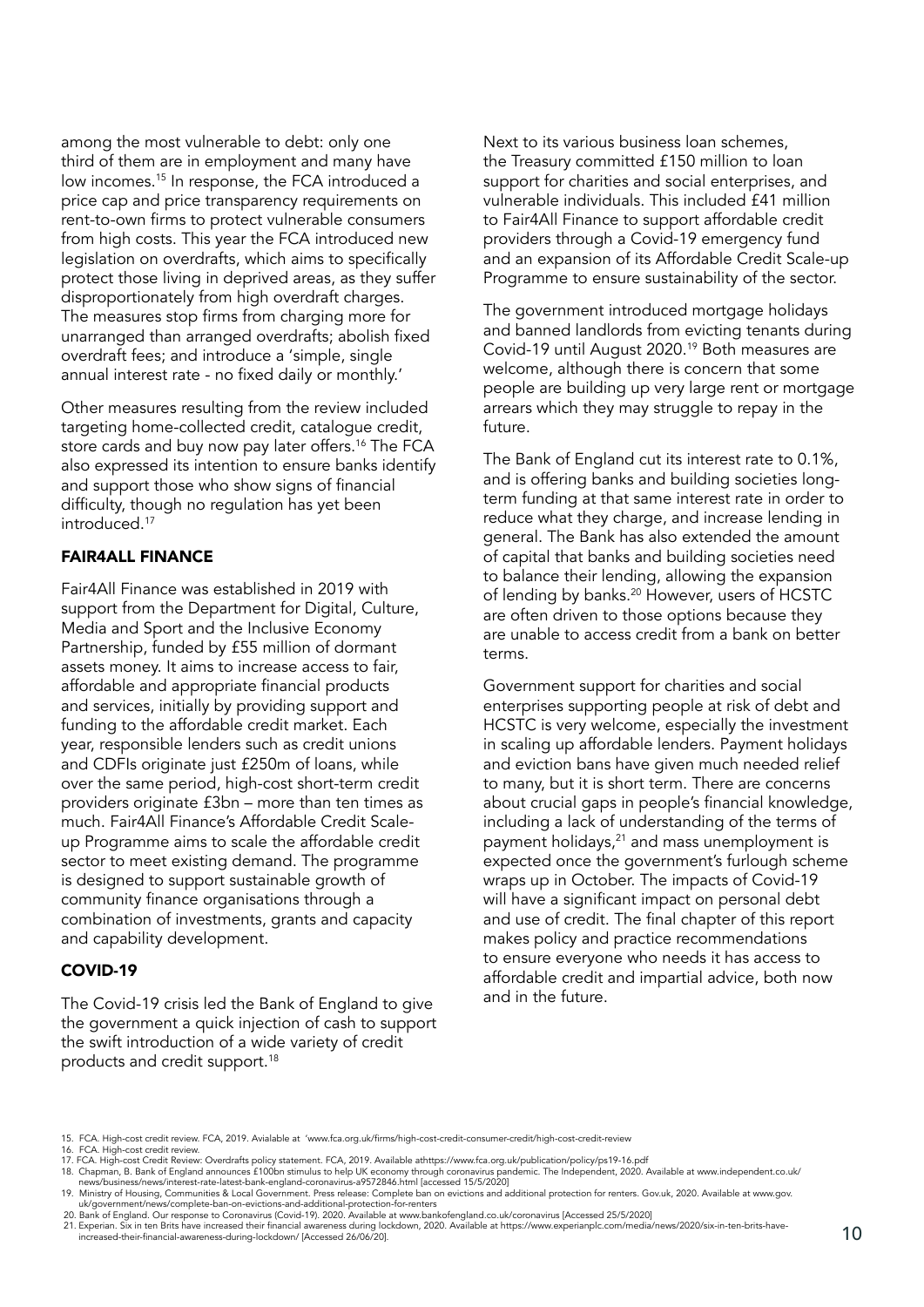### CHAPTER 2 METHODOLOGY

The annual Good Credit Index is intended to offer a geographic look at access to good credit around the UK, utilising both private and public sector administrative and geospatial data. The Good Credit Index is based on three sub-indices measuring different aspects of credit which were found to be important based on focus groups and a literature review.

These three strands are: the credit environment (the physical availability of good and bad credit on the high street); credit scores (the likelihood that citizens would be approved for credit); and credit need (the likely demand for credit, particularly short-term credit).

The overall Good Credit Index was created by summing these three sub-indices, with an equal weighting given to each.

#### LEVEL OF ANALYSIS

The index is calculated at the local authority district level, which, given the available data, was the most granular level to feasibly examine. We chose to exclude Isles of Scilly, the Orkney and Shetland Islands, the Outer Hebrides and the City of London, for which the index was unreliable due to their small populations. These areas are included in the analysis on credit invisibles, as these are on a constituency basis.

#### **DATA**

We used a variety of data sources to produce our indicators for the Good Credit Index.

These include publicly available national statistics, publicly published data from financial inclusion charities, geospatial data scraped from Open Street Map and credit provider websites, and private data

kindly provided to us by credit reference agency Experian, credit union trade organisation ABCUL, and the cash machine network LINK. In every instance we used the most recent available data. The datasets we received were aggregated to the local authority level. None of the data sets offered information about individuals.

Due to time lags in publishing national statistics, some data are from 2019, whereas

others are from 2018. For a full list of data sources, see Appendix B. Some of the indicators used in the index are directly linked to access to good credit. For example, when people's credit scores are high, they will be able to access a wider variety of credit sources. Other indicators are used as proxies. Gross Disposable Household Income is one of the proxies for credit need, as those on low incomes will more often require credit to meet their financial obligations or weather unexpected storms. In other cases, the proxy intends to capture something which is otherwise difficult to measure. In the credit environment, we include financial services such as free cash points. This is not meant to suggest that in the absence of free cash points, people opt for bad loans, but rather to capture a general measure of geographical financial inclusion.

#### WEIGHTING

For each of the sub-indices, the sources used to calculate the index were weighted based on our assessment of their relative importance, utilising findings from 2019 polling to weight the credit environment and using regressions against suitable proxies for the credit scores and credit need. The table below outlines what the various strands were weighted against.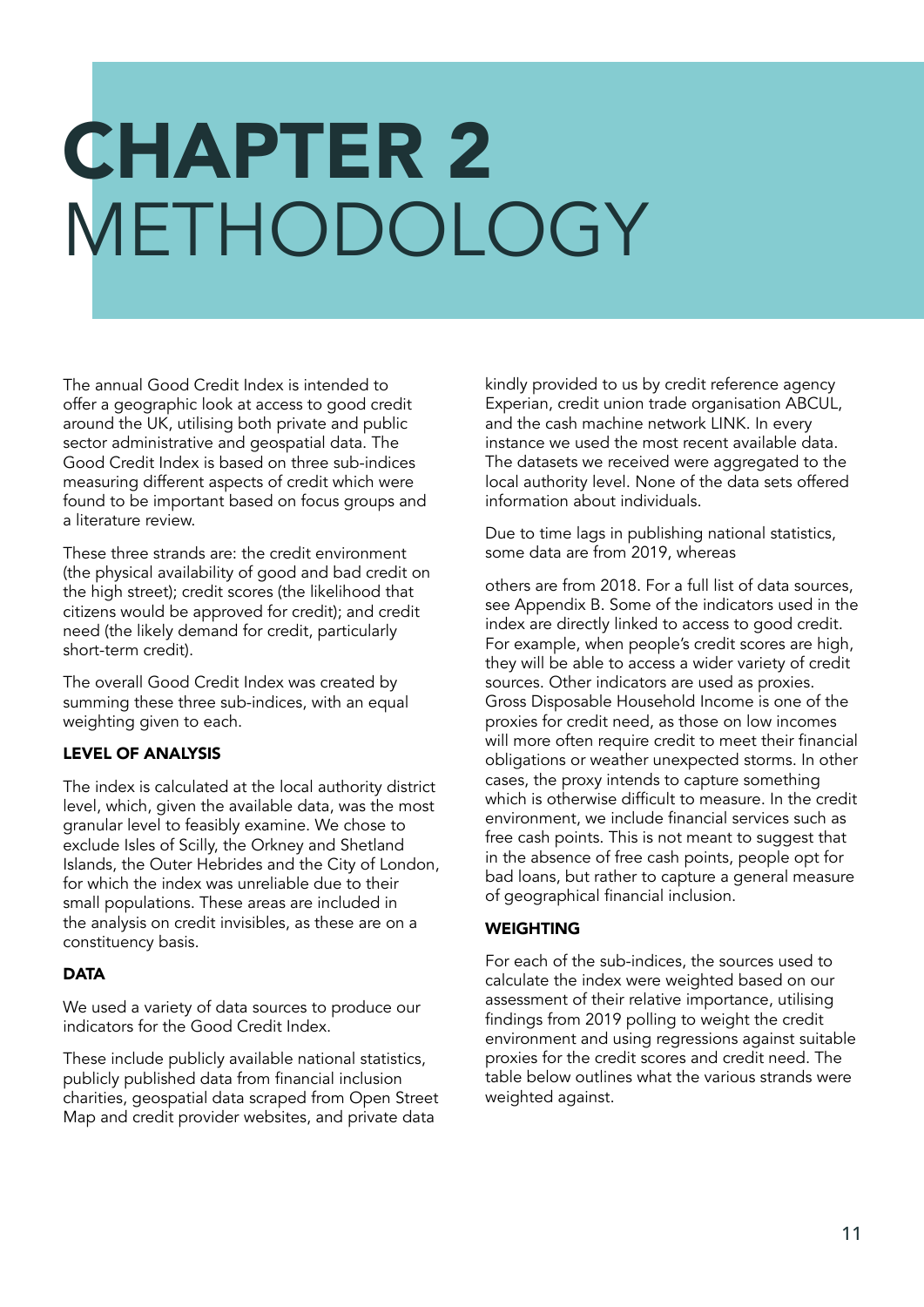| <b>STRAND</b>             | <b>WEIGHTED AGAINST</b>                                                                                                 |
|---------------------------|-------------------------------------------------------------------------------------------------------------------------|
| Credit Need <sup>22</sup> | 2019 volume of credit broker<br>searches by local authority <sup>23</sup>                                               |
| <b>Credit Scores</b>      | (weighting not necessary)                                                                                               |
| Credit<br>Environment     | 2019 Demos polling on the<br>relative benefit or harm of<br>having a particular financial<br>service on the high street |

#### UPDATES TO THE DATA SOURCES

In 2020, new and more comprehensive data became available, that has led to some changes in the data sources $24$  and methodology used for calculating the sub-indices<sup>25</sup>. To ensure that comparison between the Good Credit Index in 2019 and 2020 was possible, and reflected real change in the credit situation of local authorities, this report uses a revised version of the 2019 Good Credit Index.

In December 2019, the Office for National Statistics made various changes to local authority codes and boundaries. Since the 2020 Good Credit Index uses various data sources from before December 2019, it describes the data using the 2018 local authority codes and boundaries.

#### LIMITATIONS

The intention of the Good Credit Index is to give a sense of the overall financial health of an area, so we advise against reading too much into a local authority being placed 133rd versus 134th, and instead focus on the broad patterns and trends that appear in geographic distribution and the similarities and differences across overall higher and lower scoring local authorities.

The average credit scores for the 2019 and 2020 Good Credit Index were provided by credit reference agency Experian, and represent the average credit scores of those who check their score with Experian. This might not capture all credit scores in a local authority, but provides a useful thinking tool for patterns across time and across the UK.

There are also elements of access to good credit which were not included because of a lack of available data at a local authority level. This includes levels of fraud (which severely affect credit scores), the use of illegal money lenders (which is an indication of serious credit need) and access to credit options online. For a more detailed methodology, see Appendix B. For more detailed results, see the digital index which can be found online at https://demos.co.uk/project/the-goodcredit-index-2020/

25. In particular, the methodology for the credit environment was changed: One variable was taken out of the calculation, and the weightings and formula of the total environment index were changed in order to account for this. This method was used for the revised 2019 and 2020 Good Credit Index.

<sup>22.</sup> A low credit need score means there is a higher need for credit in that area. Low scores on each of the sub-indices indicate a more precarious credit situation. 23. Using a multivariate regression analysis, we determined the extent to which the different variables (gross disposable household income, claimant count, level of<br>overindebtedness, proportion of the population earning un

The outcome of this analysis determined the weightings, which were used for the 2019 and 2020 Good Credit Index. 24. Data on the number of bank branches and on the number of credit unions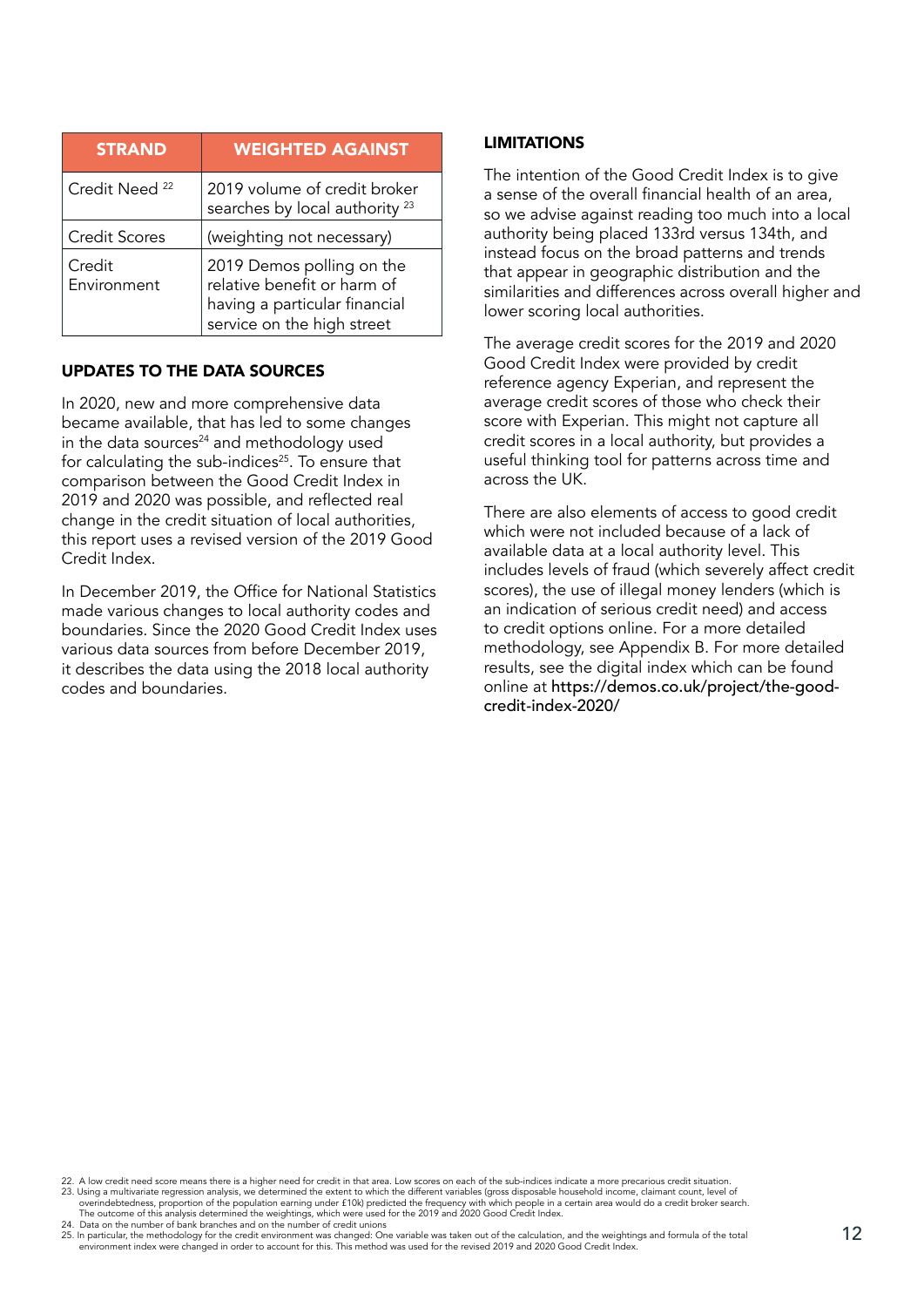### CHAPTER 3 INSIGHTS FROM THE GOOD CREDIT INDEX

In this section we discuss the results of the Good Credit Index 2020, analysing the differences with the Good Credit Index 2019, the highest and lowest scoring areas on each of the sub-indices and identifying the patterns that emerge across the country. We first discuss the Index of Multiple Deprivation, which provides additional insight, then consider the scores for each of the sub-indices (credit need, credit scores and credit environment) and discuss credit deserts: places where credit need is high and credit scores are poor. Lastly, we discuss the existence of credit invisibles across the country, based on a new dataset provided by Experian on the number of people per constituency who find it hard to access credit due to thin or non-existent credit files.

#### 4.1 Index of Multiple Deprivation (IMD)

The Index of Multiple Deprivation (IMD) is the official measure of relative deprivation for neighbourhoods in England. Published by the Ministry of Housing, Communities and Local Government, it ranks 32,844 areas of the country from most deprived to least deprived.<sup>26</sup> The most recent English Indices of Deprivation<sup>27</sup> are broadly correlated with the aggregate Good Credit Index for English local authorities $28$  in that, if a local authority is deprived, it is likely that it has a low score on the Good Credit Index and vice versa. Each sub-index is also correlated with the IMD. However, if we look at the individual domains of deprivation within the IMD, relationships with the Good Credit Index become more complicated: income deprivation is an accurate predictor of credit need, but not of the credit environment. Credit environment is correlated with health deprivation and living environment deprivation, which implies people living in an area can experience entrenched geographical disadvantages. Education deprivation is a predictor only of credit scores. Based on these relationships, the IMD and its sub-indices give us valuable information about the situation people encounter as a result of living in particular localities. The following analysis uses data from the IMD to support and deepen our understanding of the circumstances people encounter living in different areas.

#### 4.2 Credit need

Credit need predicts the likelihood that households will be unable to meet financial commitments and thus be in need of short-term consumer credit. An increasing number of households have 'negative budgets' whereby their income simply cannot meet their financial commitments without some form of financial support.<sup>29</sup> A household's inability to meet their financial commitments can be the consequence of a number of factors, particularly low or no income potentially resulting from unemployment, high household costs, or a combination of low savings and economic shocks.<sup>30</sup>

As we reported in the 2019 Good Credit Index, it is important to mention that credit need does not necessarily translate into credit use. Equifax data shows that the areas with the most uptake of unsecured consumer borrowing are also the more affluent areas with the lowest credit need, often

<sup>26.</sup> Office of National Statistics. English indices of deprivation 2019, gov.uk, 2019. Available at https://www.gov.uk/government/statistics/english-indices-of-<br>deprivation-2019 [accessed 21/5/2020]<br>27. The Welsh, Scottish performed on English local authorities as the English Indices of Multiple Deprivation are available at local authority level. 28. Calculated using multiple multivariate regression analyses.

<sup>29.</sup> Matin, J. and Lane, J. Negative Budgets: A New Perspective on Poverty and Household Finances. Citizens Advice, 2020, p2. Available at: https://www.<br>citizensadvice.org.uk/Global/CitizensAdvice/Consumer%20publications/Ne

at: https://www.researchgate.net/publication/310539957\_A\_multivariate\_study\_of\_over-indebtedness'\_causes\_and\_consequences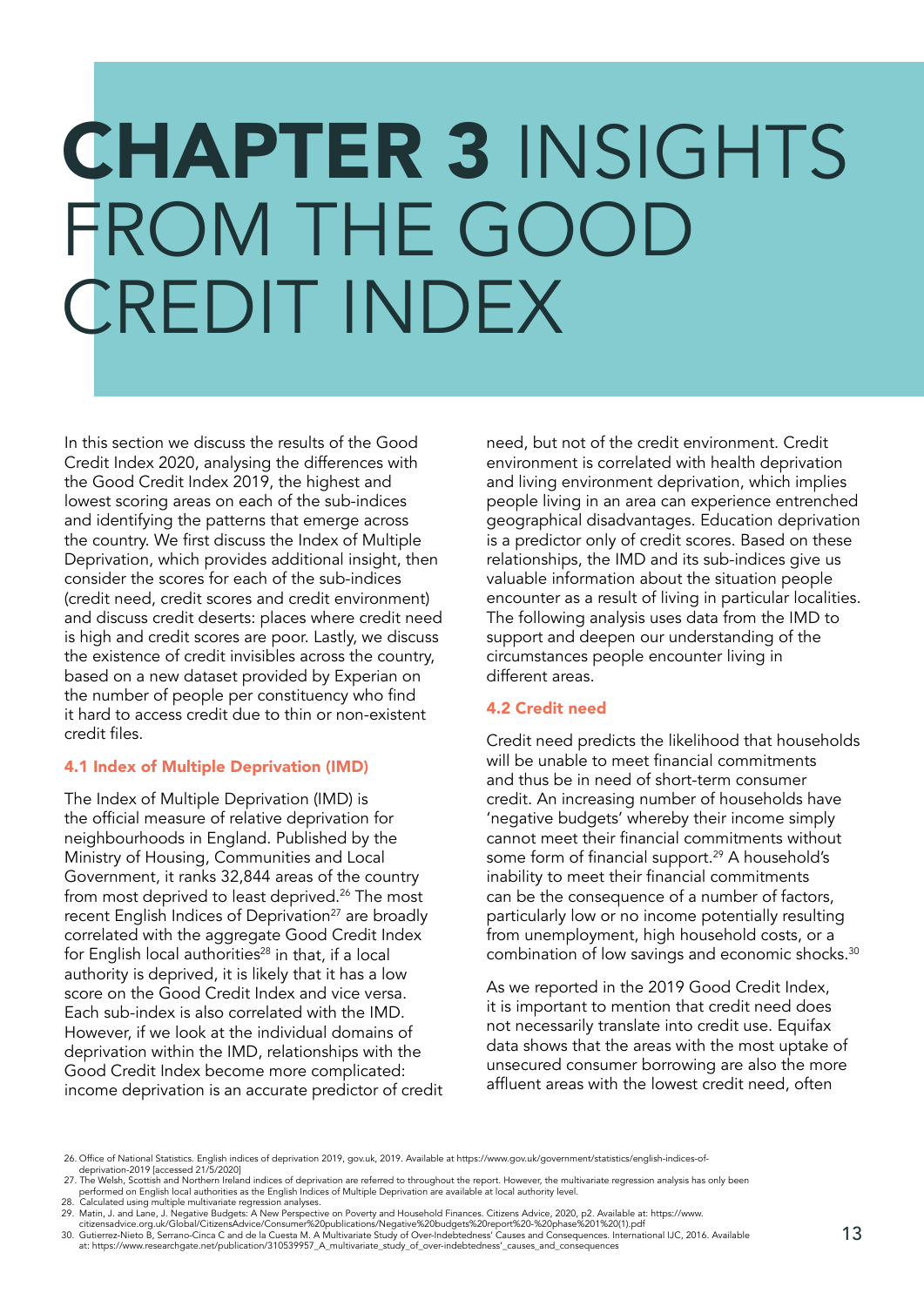

#### *Map 2*

*NEED INDEX REVISED 2019: a heat map of the UK where local authority areas in red have the highest credit need and those in green the lowest, according to the 2019 credit need index*

around the outskirts of London and in the South East in 'stockbroker belt' areas.31 Most of the credit use present in these areas is in the form of prime credit products, such as 0% rate credit cards taken out by individuals with higher credit scores.<sup>32</sup>

Using data on over-indebtedness, Gross Domestic Household Income (GDHI) and claimant count, our findings this year show that between 2019 and 2020, the need for credit across the UK increased by an average of 0.42%.

The changes vary between regions. We see notable improvements in need in some post-industrial towns in South Wales and parts of Scotland, while London's need increases. Relatively high levels of over-indebtedness<sup>33</sup> and claimant count have persisted in English post-industrial towns. As a consequence they continue to suffer from relatively high credit need, roughly maintaining their position in the upper third of local authorities' credit need results.



#### *Map 3*

*NEED INDEX 2020: a heat map of the UK where local authority areas in red have the highest credit need and those in green the lowest, according to the 2020 credit need index*

#### INCREASING CREDIT NEED

The most notable finding of our analysis of the credit need data this year is the dramatic increase in credit need in London. As shown in the table below, all of the ten biggest increases in credit need across all local authorities were in London. This trend of credit need scores within London results from an increase in over-indebtedness within the capital. The finding is consistent across London, including boroughs with some of the highest average incomes in the country.

Combined with the data on GDHI showing significant increases in average income across London boroughs, the rising overindebtedness figures paint a stark picture of nested deprivation: while some wealthy individuals within a borough have seen an increase in income, others in the same boroughs are increasingly struggling to pay the bills.

31. ONS. Economic Statistics Transformation Programme: enhanced financial accounts (UK flow of funds) - using Equifax data to visualise patterns<br>of borrowing across the UK (Figure 14). ONS, 2020. Available at: https://www. economicstatisticstransformationprogramme/enhancedfinancialaccountsukflowoffundsusingequifaxdatatovisualisepatternsofborrowingacrosstheuk#ann<br>ex-a-maps-of-the-geographical-breakdown-of-equifax-data<br>22. FCA. Who's driving-c

33. The Money Advice Service, whose over-indebtedness data is used in this analysis, defines over-indebted individuals as those who find keeping up<br>with financial bills a heavy burden, or have missed payments on at least 3 2018: Technical Report. The Money Advice Service, 2019, p8. Available at: https://www.moneyadviceservice.org.uk/en/corporate/a-picture-of-overindebtedness-in-the-uk)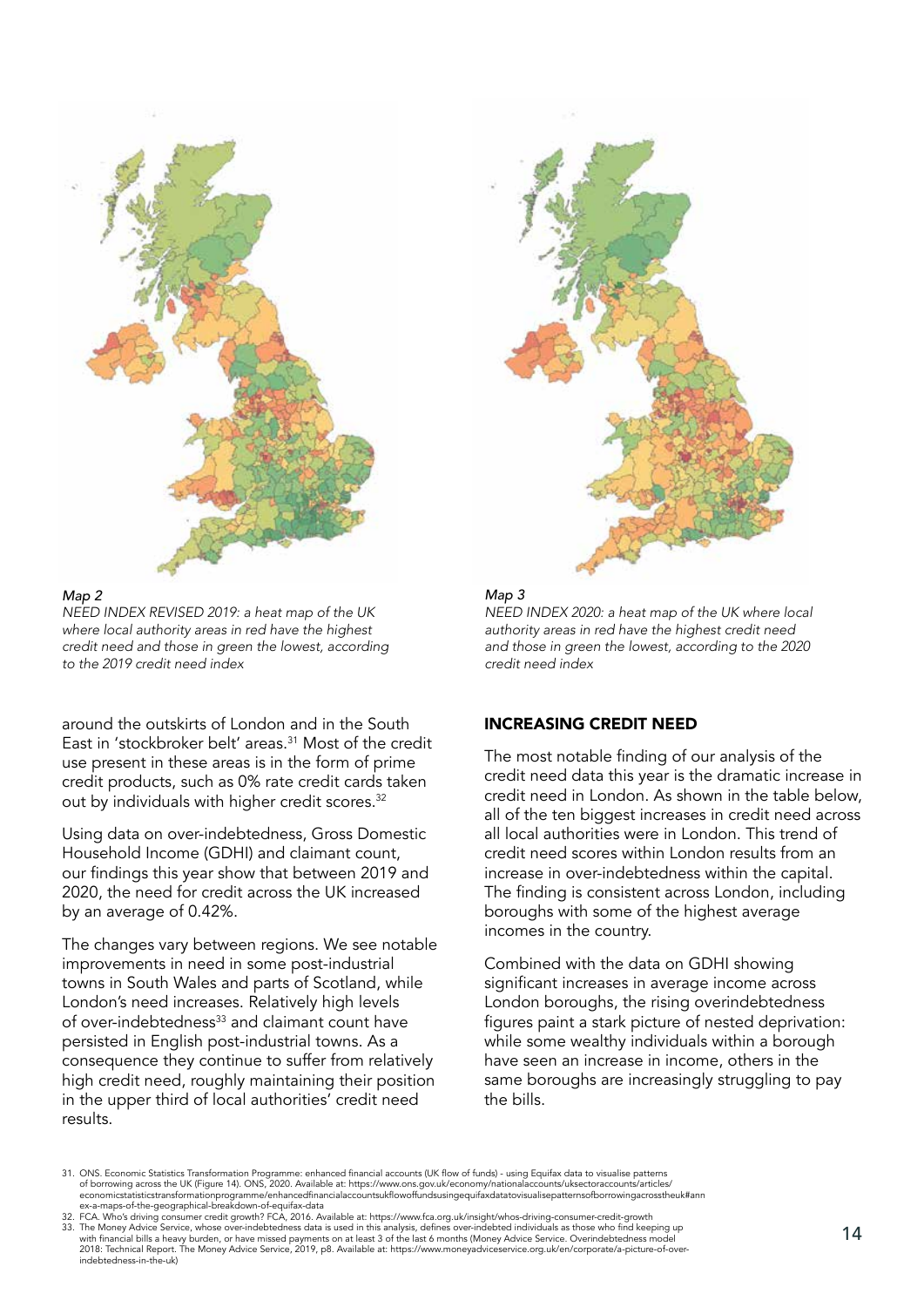| <b>CHANGES IN CREDIT NEED RESULTS 2019-2020</b> |          |                             |       |  |
|-------------------------------------------------|----------|-----------------------------|-------|--|
| <b>TOP 10 BIGGEST DECLINES</b>                  |          | TOP 10 BIGGEST IMPROVEMENTS |       |  |
| <b>Tower Hamlets</b>                            | $-2.70%$ | <b>Blaenau Gwent</b>        | 1.59% |  |
| Hammersmith & Fulham                            | $-2.46%$ | Caerphilly                  | 1.29% |  |
| Camden                                          | $-2.26%$ | Neath Port Talbot           | 1.13% |  |
| Hackney                                         | $-2.21%$ | West Dunbartonshire         | 1.11% |  |
| Westminster                                     | $-2.20%$ | Rhondda Cynon Taf           | 1.08% |  |
| Lambeth                                         | $-2.14%$ | Merthyr Tydfil              | 1.07% |  |
| Southwark                                       | $-2.03%$ | North Lanarkshire           | 0.92% |  |
| Kensington & Chelsea                            | $-2.05%$ | Bridgend                    | 0.83% |  |
| Islington                                       | $-2.02%$ | Renfrewshire                | 0.77% |  |
| Haringey                                        | $-1.88%$ | Glasgow City                | 0.67% |  |

*Table 1: The table shows increasing credit need in London, but decreasing credit need elsewhere, particularly in localities across*  Wales (lower scores reflect higher need).

Housing pressures in London may contribute to the capital's high levels of overindebtedness. The percentage of housing which is either privately or socially rented is far higher in London than anywhere else in the country $34$ , and those in any type of rented accommodation are generally more likely to be overindebted than those who own homes.35

At 1.2%, the rate of rise in rental prices in London is roughly in line with the rest of England and significantly higher than the other UK nations over the last year.<sup>36</sup> The proportion of housing tenure which is private rented property in London is 25%37 - significantly higher than any other region - meaning that proportionately more people in London are likely to have been impacted by a rise in rental prices than elsewhere in the UK.

This is likely to have a disproportionate impact on ethnic minorities in London, who, on average, are more likely to rent, and have lower average incomes, therefore spending a bigger portion of their income on rents and finding it harder to keep up with monthly bills.<sup>38/39</sup> Some of the areas with the biggest increases in credit need are also those with some of the highest ethnic minority populations, including Tower Hamlets, Hackney and Newham.<sup>40</sup>

Self-employment in London may also be a factor for high overindebtedness. Rates of self-employment in London are the highest in any region in the UK at over 17% and have been increasing for the last two decades.41 The lack of guaranteed income and the irregular cash flow means that the self-employed are more likely to need short term credit.<sup>42</sup>

#### DECREASING OVERINDEBTEDNESS

Post-industrial towns in Wales and Scotland show some of the most significant decreases in credit need compared with last year's index. Wales and Scotland saw an average decrease of 0.6% and 0.4% respectively per local authority, countering the national direction of increasing credit need or stagnation. Of the largest 30 decreases in credit need, only one was from outside Scotland and Wales.

Areas like Methyr Tydfil and Rhondda Cynon Taf previously had some of the highest need across

- 
- 36. ONS. Index of Private Housing Rental Prices. ONS, 2020. https://www.ons.gov.uk/economy/inflationandpriceindices/bulletins/ indexofprivatehousingrentalprices/march2020
- 
- 37. ONS. Housing tenure by Borough. London Datastore, 2018. Available at: https://data.london.gov.uk/dataset/housing-tenure-borough<br>38. GOV.UK. Renting from a private landlord, 2020. GOV.UK, 2020. Available at: https://w
- renting-from-a-private-landlord/latest#by-ethnicity-and-area 39. GOV.UK. Household income, 2020. GOV.UK, 2020. Available at: https://www.ethnicity-facts-figures.service.gov.uk/work-pay-and-benefits/pay-and-income/
- household-income/latest#main-facts-and-figures<br>40. GOV.UK. Regional ethnicity figures. GOV.UK, 2020. Available at: https://www.ethnicity-facts-figures.service.gov.uk/uk-population-by-ethnicity/national-and-
- regional-populations/regional-ethnic-diversity/latest#ethnic-groups-by-type-of-location-urban-or-rural<br>41. ONS. Trends in Self Employment. ONS, 2018. Available at: https://www.ons.gov.uk/employmentandlabourmarket/peopleinw
- employmentandemployeetypes/articles/trendsinselfemploymentintheuk/2018-02-07<br>-42. Money Advice Service. Overindebtedness model 2018: Technical Report. The Money Advice Service, 2019, p8. Available at: https://www.moneyadvi org.uk/en/corporate/a-picture-of-over-indebtedness-in-the-uk

<sup>34.</sup> London Datastore. Housing tenure by Borough. ONS, 2018. Available at: https://data.london.gov.uk/dataset/housing-tenure-borough<br>35. The Money Advice Service. A Picture of Overindebtedness. The Money Advice Service, 2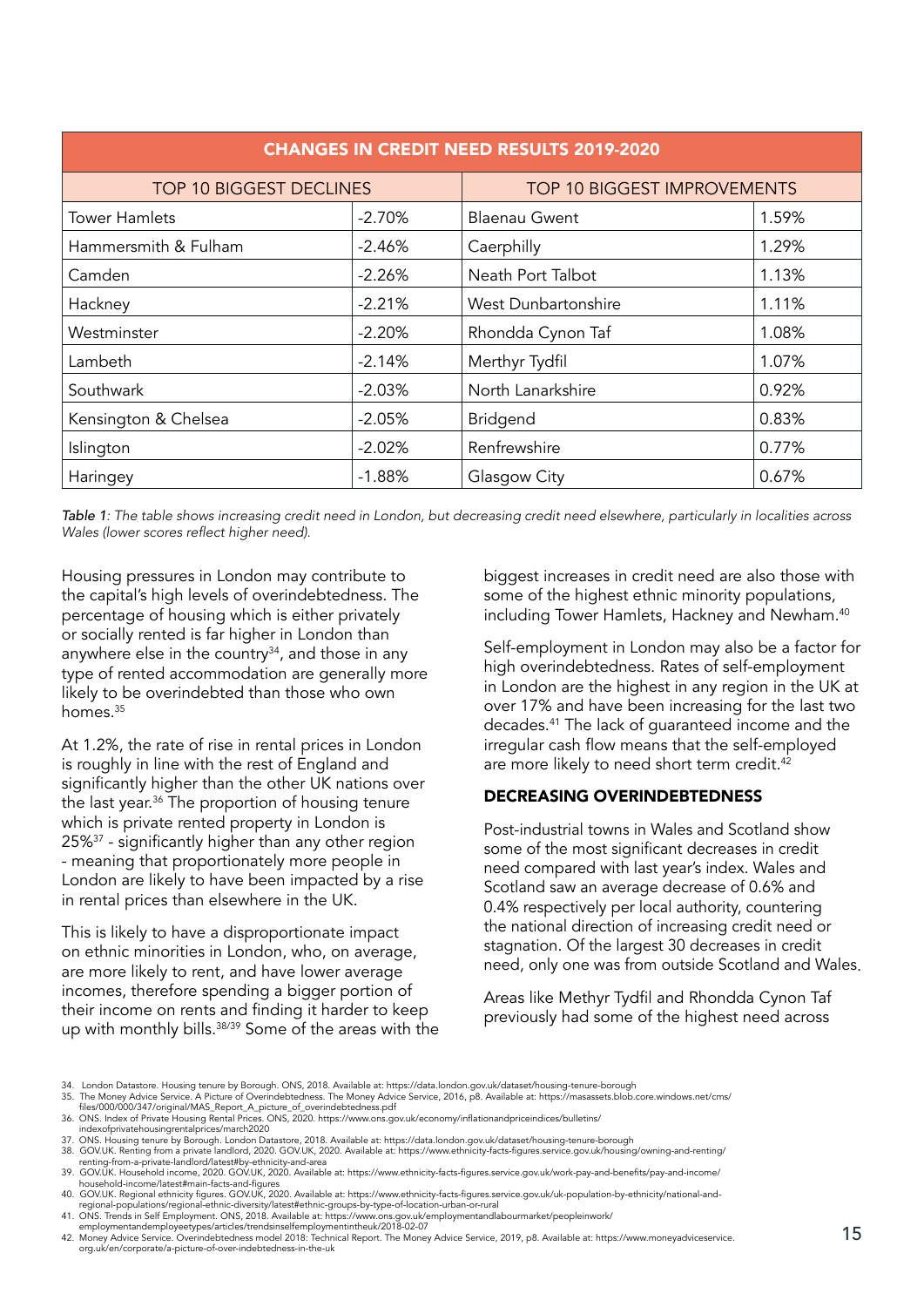| 2019                                         |     | 2020                              |                                               |                                              |                       |                                   |     |
|----------------------------------------------|-----|-----------------------------------|-----------------------------------------------|----------------------------------------------|-----------------------|-----------------------------------|-----|
| <b>LOWEST SCORES</b>                         |     |                                   | <b>HIGHEST SCORES</b><br><b>LOWEST SCORES</b> |                                              | <b>HIGHEST SCORES</b> |                                   |     |
| Kingston-upon-Hull<br>(Kingston-upon-Hull)   | 669 | Chiltern<br>(Buckinghamshire)     | 859                                           | Kingston-upon-Hull<br>(Kingston-upon-Hull)   | 679                   | Wokingham<br>(Berkshire)          | 864 |
| <b>Blaenau Gwent</b><br>(Blaenau Gwent)      | 671 | Wokingham<br>(Berkshire)          | 858                                           | <b>Blaenau Gwent</b><br>(Blaenau Gwent)      | 681                   | Chiltern<br>(Buckinghamshire)     | 862 |
| Merthyr Tydfil<br>(Merthyr Tydfil)           | 685 | Elmbridge<br>(Surrey)             | 853                                           | Blackpool<br>(Lancashire)                    | 693                   | Richmond-upon-<br>Thames (London) | 860 |
| Blackpool<br>(Lancashire)                    | 686 | St Albans<br>(Hertfordshire)      | 853                                           | Merthyr Tydfil<br>(Merthyr Tydfil)           | 696                   | Elmbridge<br>(Surrey)             | 859 |
| North East<br>Lincolnshire<br>(Lincolnshire) | 689 | Waverley<br>(Surrey)              | 851                                           | Middlesbrough<br>(Middlesbrough)             | 699                   | Waverley<br>(Surrey)              | 859 |
| Knowsley<br>(Merseyside)                     | 689 | Richmond-upon-<br>Thames (London) | 850                                           | Knowsley<br>(Merseyside)                     | 701                   | St Albans<br>(Hertfordshire)      | 858 |
| Rhondda Cynon Taf<br>(Rhondda Cynon Taf)     | 700 | Rushcliffe<br>(Nottinghamshire)   | 850                                           | North East<br>Lincolnshire<br>(Lincolnshire) | 702                   | Hart<br>(Hampshire)               | 857 |
| Neath Port Talbot<br>(Neath Port Talbot)     | 703 | Hart<br>(Hampshire                | 847                                           | Neath Port Talbot<br>(Neath Port Talbot)     | 707                   | Rushcliffe<br>(Nottinghamshire)   | 856 |
| Hartlepool<br>(Durham)                       | 705 | South Bucks<br>(Buckinghamshire)  | 846                                           | Rhondda Cynon Taf<br>(Rhondda Cynon Taf)     | 711                   | Mole Valley<br>(Surrey)           | 855 |
| Wolverhampton<br>(Wolverhampton)             | 707 | Mole Valley<br>(Surrey))          | 844                                           | Hartlepool<br>(Durham)                       | 711                   | South Bucks<br>(Buckinghamshire)  | 854 |

*Table 2. Average credit scores per local authority showing the least and highest scoring ten places in 2019-2020*

UK local authorities, but now rank roughly in the middle of UK local authorities for credit need, having improved ahead of some local authorities in London. These advances are the result of decreases in levels of overindebtedness which the data suggest results from a reduction in unemployment levels across Wales, particularly in the South.<sup>43</sup> Methyr Tydfil, the town with the sixth biggest decrease in credit need, is now achieving employment rates above the Welsh national average as it reaps the benefits of broader economic growth and an increasing number of businesses in the area.44/45

#### 4.3 Credit scores

A credit score is a tool to determine whether someone qualifies for a particular credit service such as a loan, mortgage or credit card. In

general, credit scores are determined by looking at length of credit history, overall capacity and recent activities. Each credit agency has its own mathematical formula to assess credit scores. Data for the Index was provided by Experian, and represents the average credit scores of those who checked their score with the company, so may not capture all credit scores in a local authority. The Index is therefore more suited to identifying broad movements than granular changes.

Seventeen local authorities have an average score categorised as "poor" by Experian.46 Just as in 2019, the majority of the local authorities with a poor credit score are small post-industrial or coastal towns. The relation between credit scores and the local economy becomes more visible when looking at the IMD 2019, which is an accurate predictor of credit scores. All local authorities with low credit

<sup>43.</sup> StatsWales. Employment Rate by Welsh Local Area and Year. StatsWales, 2018. Available at: https://statswales.gov.wales/Catalogue/Business-Economy-and-Labour-Market/People-and-Work/Employment/Persons-Employed/employmentrate-by-welshlocalarea-year 44. ibid

<sup>45.</sup> ONS. Business Demography, UK. ONS, 2019. Available at: https://www.ons.gov.uk/businessindustryandtrade/business/activitysizeandlocation/datasets/

businessdemographyreferencetable 46. The local authorities with "poor" score are Halton, Sunderland, Liverpool, Caerphilly, Burnley, Stoke-on-Trent, Wolverhampton, Hartlepool, Rhondda Cynon Taf, Neath Port Talbot, North East Lincolnshire, Knowsley, Middlesbrough, Merthyr Tydfil, Blackpool, Blaenau Gwent and City of Kingston upon Hull.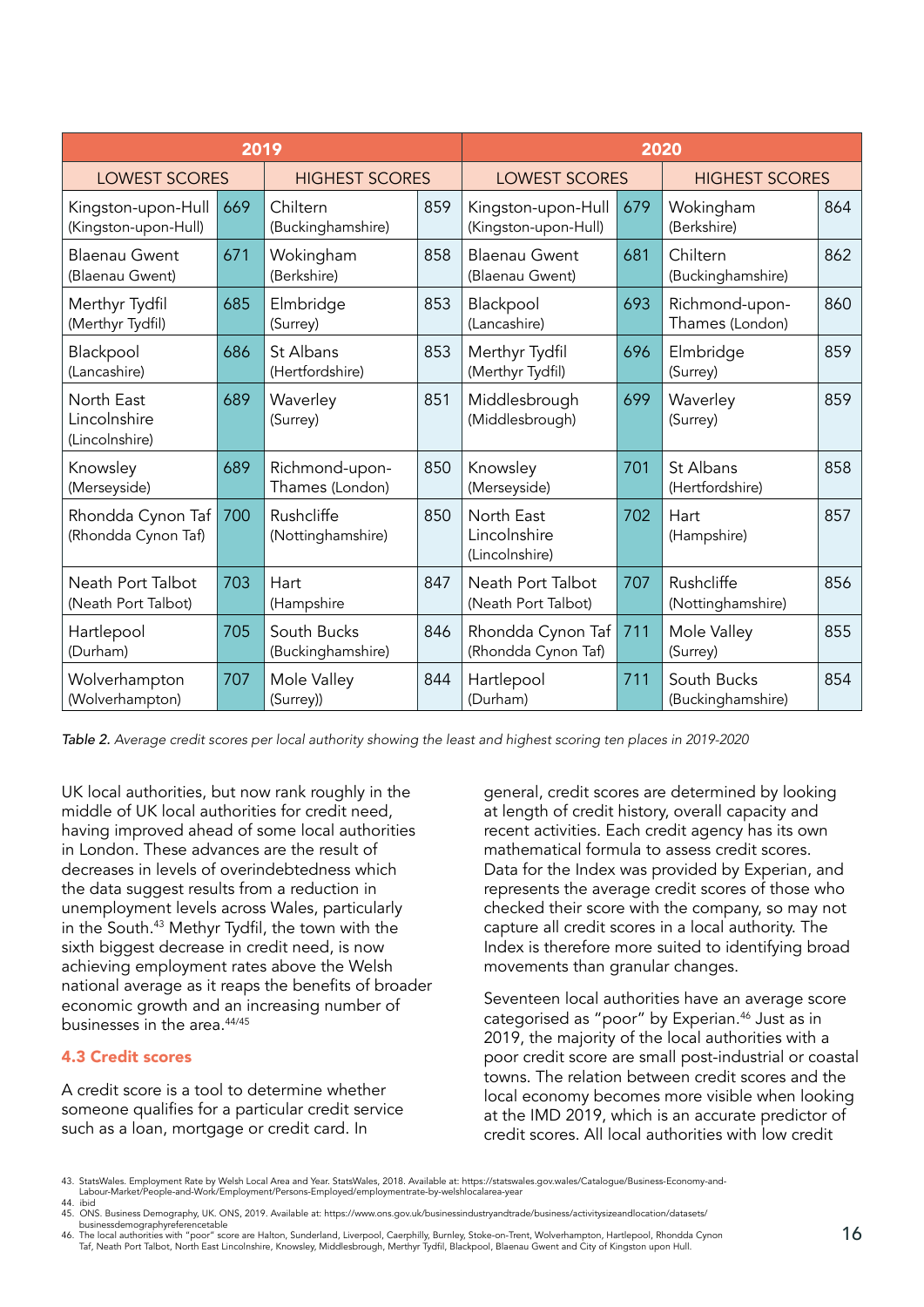scores suffer from high levels of deprivation both in 2019 and 2020. Kingston upon Hull, for instance, had low credit scores both in 2019 and 2020 and is one of the local authorities with the highest proportion of neighbourhoods in the most deprived 10% of neighbourhoods nationally on the IMD 2019.47

Table 2 shows Middlesbrough is added to the lowest scoring local authorities in 2020, which is further discussed on page 20. The absence of major changes in the table demonstrates the deep rooted nature of the relationship between deprivation levels and credit scores. All the local authorities with high credit scores also have stable local economies and low rates of deprivation.



#### 4.4 Credit environment

The 'credit environment' strand of the Good Credit Index considers the credit options that are available to people living in a particular local authority. It includes an assessment of the quality of those options, based on a representative poll of UK adults (see Appendix B for more information on the poll). Good options are bank branches, credit unions and free ATMs and bad options are payday lenders, pawn shops and rent-to-own shops (Brighthouse). The credit environment maps below show local

authorities with healthy credit environments (many good options and few bad ones) in green and those with unhealthy credit environments (many bad options and/or few good ones) in red. Overall we can see that the average physical credit environment across the UK has improved since 2019.



*Map 5 AVAILABILITY INDEX REVISED 2019*



*Map 6 AVAILABILITY INDEX NEW 2020*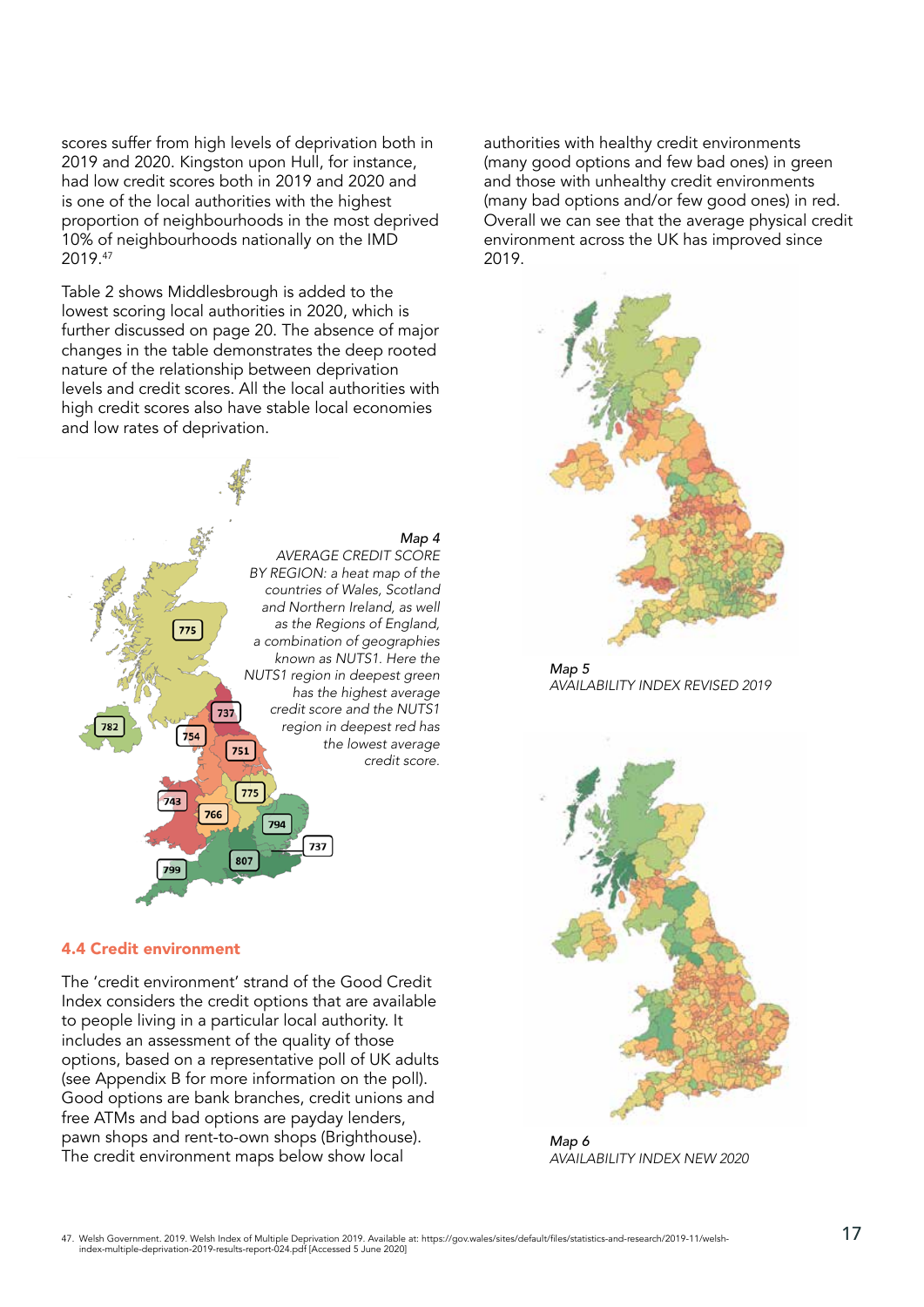This is due in large part to the decrease in payday lenders. The Good Credit Index 2019 already noted a remarkable decrease in the number of payday lenders on the high street following substantial regulatory changes in 2015. The fall has been dramatic in some towns and cities: Glasgow went from 40 high street payday lenders in 2014, to 8 in 2019 and, according to our data, has none left in 2020.48 This change in the credit market came about largely as a result of the FCA payday lender regulations discussed in Chapter 2.

Some payday lenders have left the high street but continue their business online. In 2019, the Cheque Centre and Speedy Cash relaunched as online-only, followed by Oakam in 2020. Others, for example the Money Shop, have gone into administration. Potential borrowers might also go online instead, but there is evidence that low-income borrowers are less likely to use online payday lenders than physical branches.49 People who have taken out payday loans also report persuasive techniques on the part of lenders.<sup>50</sup> The disappearance of payday lenders from the high street may save financially vulnerable customers from spiralling debt, but it is difficult to access without better data on the use of online sources of HCSTC as an alternative.

In response to these changes in the credit environment, and the impact of Covid-19, borrowing from online sources is likely to be on the rise. Understanding the role of online access to HCSTC will be a focus for the Good Credit Index 2021.

Credit remains an important resource for many people struggling to pay their bills and as we saw in chapter 2.1, average credit need scores have declined since 2019, meaning people are more likely to need credit. Unaffordable options such as payday lenders and pawnshops are often the only options customers feel are available to them if their credit score is too low to get a bank loan, and if the need for credit is urgent. When payday lenders disappear, it is likely that either another unaffordable credit option, or an empty building, will replace them. This means that those in need have fewer credit options overall, good or bad. The decline over the past years of the high street has been well documented.<sup>51</sup> What's more, almost one in five closed Money Shop branches have been sold to a pawnbroker, and more than one in seven to Cash Converters, a payday lender. An emerging trend is the closure of free ATMs across the country after a major change in how the network is funded, and the rate of closure is faster in poor areas than in affluent ones. Given that people in deprived areas often rely on cash, this is a concerning development.<sup>52</sup>

We can see this effect clearly in the table below, showing the 10 local authorities with the lowest

| <b>LOCAL AUTHORITY (county)</b>     | <b>CREDIT</b><br><b>ENVIRONMENT</b><br><b>SCORE 2020</b> | <b>DIFFERENCE</b><br><b>WITH 2019</b> | <b>RANK OF</b><br><b>AVERAGE</b><br><b>ENGLISH IMD</b><br><b>SCORE 53</b> |
|-------------------------------------|----------------------------------------------------------|---------------------------------------|---------------------------------------------------------------------------|
| Oldham (Greater Manchester)         | 99.60                                                    | $-0.84%$                              | 19                                                                        |
| Knowsley (Merseyside)               | 99.87                                                    | 1.14%                                 | 2                                                                         |
| Broadland (Norfolk)                 | 100.01                                                   | $-0.54%$                              | 264                                                                       |
| Clackmannanshire (Clackmannanshire) | 100.14                                                   | $-0.77%$                              |                                                                           |
| South Staffordshire (Staffordshire) | 100.15                                                   | 0.29%                                 | 239                                                                       |
| Thurrock (Essex)                    | 100.18                                                   | $-0.37%$                              | 128                                                                       |
| Halton (Essex)                      | 100.19                                                   | 0.73%                                 | 23                                                                        |
| Blaenau Gwent (Blaenau Gwent)       | 100.22                                                   | 0.84%                                 |                                                                           |
| North East Derbyshire (Derbyshire)  | 100.26                                                   | $-0.07\%$                             | 170                                                                       |
| Blackpool (Lancashire)              | 100.29                                                   | 0.63%                                 |                                                                           |

*Table 3. Lowest credit environment scores* 

52. Little, S. Free cash machines are disappearing fastest in poorer areas. Moneywise, 2019. Available atwww.moneywise.co.uk/news/2019-09-18%E2%80%8C%E2%80%8C/

<sup>48.</sup> The data reflects branches of the high street lenders but may miss the establishment of new small payday lenders.

<sup>49.</sup> Consumer Finance Association. A Modern Credit Revolution: an Analysis of the Short-Term Credit Market, 2016. Available at cfa-uk.co.uk/wp-content/uploads/2016/11/ SMF-Report-AKT10796.pdf

<sup>50.</sup> Hilhorst, S. and Jones, E. Good Credit Index. Demos, 2019, pp10-12. Available at demos.co.uk/wp-content/uploads/2019/07/Good-Credit-Index-2019-final-.pdf<br>51. Holder, J. High street crisis deepens: 1 in 12 shops closed

street-crisis-town-centres-lose-8-of-shops-in-five-years

free-cash-machines-are-disappearing-fastest-poorer-areas<br>53. The average score of all LSOAs in a local authority, ranked from highest to lowes. 1 is the most deprived local authority in England, and 317 the least deprived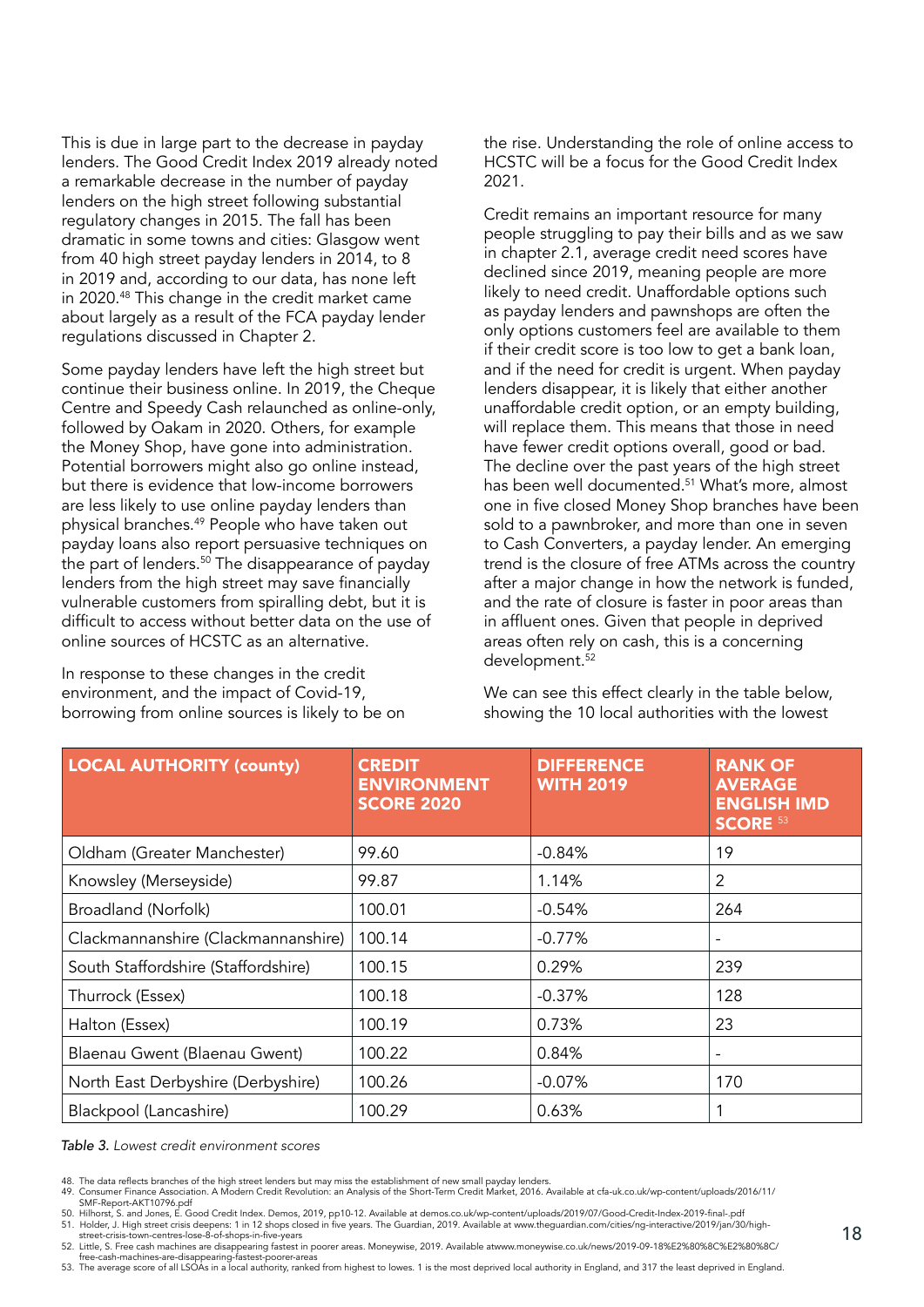credit environment scores. Two types of local authorities appear multiple times in the table with the lowest credit environment scores: deprived, often post-industrial towns with a number of bad credit options and few good credit options; and rural areas that have very little credit infrastructure overall: no bad credit options and few good ones.

In rural areas there is often less deprivation and credit need so that their low environment scores might be viewed as less of a concern. For example, Broadland, a collection of small villages, has no wards that fall in the most deprived 10%. It has high average credit scores (826), a credit need score of 96.17 and has no bad credit options. In contrast, Blaenau Gwent, a post-industrial town with high levels of deprivation, has a number of pawnshops and Brighthouse branches (a chain of rent-to-own shops), and lost 7 free ATMs since 2019, giving it a very low credit environment score.<sup>54</sup> However, it is also the local authority with the 6th highest improvement on its aggregate index score: improving significantly on each of the sub-indices including the credit environment, so it is moving in the right direction.

It is also important to note that a low credit environment score is not necessarily related to low incomes. While there is a direct correlation between credit environment scores and the IMD, there is no correlation between credit environment and the IMD sub-index of income deprivation. Credit environment is directly correlated to health deprivation and living environment deprivation, which implies people living in an area can experience entrenched geographical disadvantages expressed through a lack of good health options, bad housing quality and a bad credit environment, even if incomes or employment rates rise.<sup>55</sup>

Credit environment scores improved significantly around the UK, compared to 2019.<sup>56</sup> The table below shows the local authorities that have improved the most.

As the table shows, three out of ten local authorities whose credit environment has improved the most are located in Northern Ireland. The province has on average ten credit unions per local authority compared to 0.7 per local authority in the rest of the UK. The Financial Times reports that the effect of their growth over the past years has lead to loan

| <b>LOCAL AUTHORITY (county)</b>                  | <b>COUNTRY</b>   | <b>CREDIT</b><br><b>ENVIRONMENT</b><br><b>SCORE</b> | <b>DIFFERENCE</b><br><b>WITH 2019 57</b> |
|--------------------------------------------------|------------------|-----------------------------------------------------|------------------------------------------|
| Denbighshire (Denbighshire)                      | Wales            | 105.8686                                            | 2.04%                                    |
| Great Yarmouth (Norfolk)                         | England          | 102.8148                                            | 2.18%                                    |
| Newry, Mourne and Down<br>(Amargh, Down)         | Northern Ireland | 104.9137                                            | 2.45%                                    |
| Corby (Northamptonshire)                         | England          | 101.9804                                            | 2.46%                                    |
| Stroud (Gloucestershire)                         | England          | 104.4571                                            | 2.50%                                    |
| Copeland (Cumbria)                               | England          | 105.3186                                            | 2.73%                                    |
| Norwich (County)                                 | England          | 105.3859                                            | 2.88%                                    |
| Allerdale (Cumbria)                              | England          | 107.5128                                            | 2.90%                                    |
| Derry City and Strabane<br>(Londonderry, Tyrone) | Northern Ireland | 105.9864                                            | 2.92%                                    |
| Westminster (Greater London)                     | England          | 120.8516                                            | 2.92%                                    |
| Belfast (Antrim, Down)                           | Northern Ireland | 105.3701                                            | 3.17%                                    |

*Table 4. Most improved environment scores since 2019* 

<sup>54.</sup> It has the highest percentage of areas in the most deprived 50% in Wales. Welsh government and Statistics for Wales. Welsh Index of Multiple Deprivation (WIMD) 2019.

Results report. gov.wales, 2019. Available at gov.wales/sites/default/files/statistics-and-research/2019-11/welsh-index-multiple-deprivation-2019-results-report-024.pdf (55. Measured by the Index of Multiple Deprivation

<sup>56.</sup> This comparison was made with revised 2019 scores. See Methodological Appendix for further explanation of the revised scores.<br>57. This comparison was made with revised 2019 scores. See Methodological Appendix for furth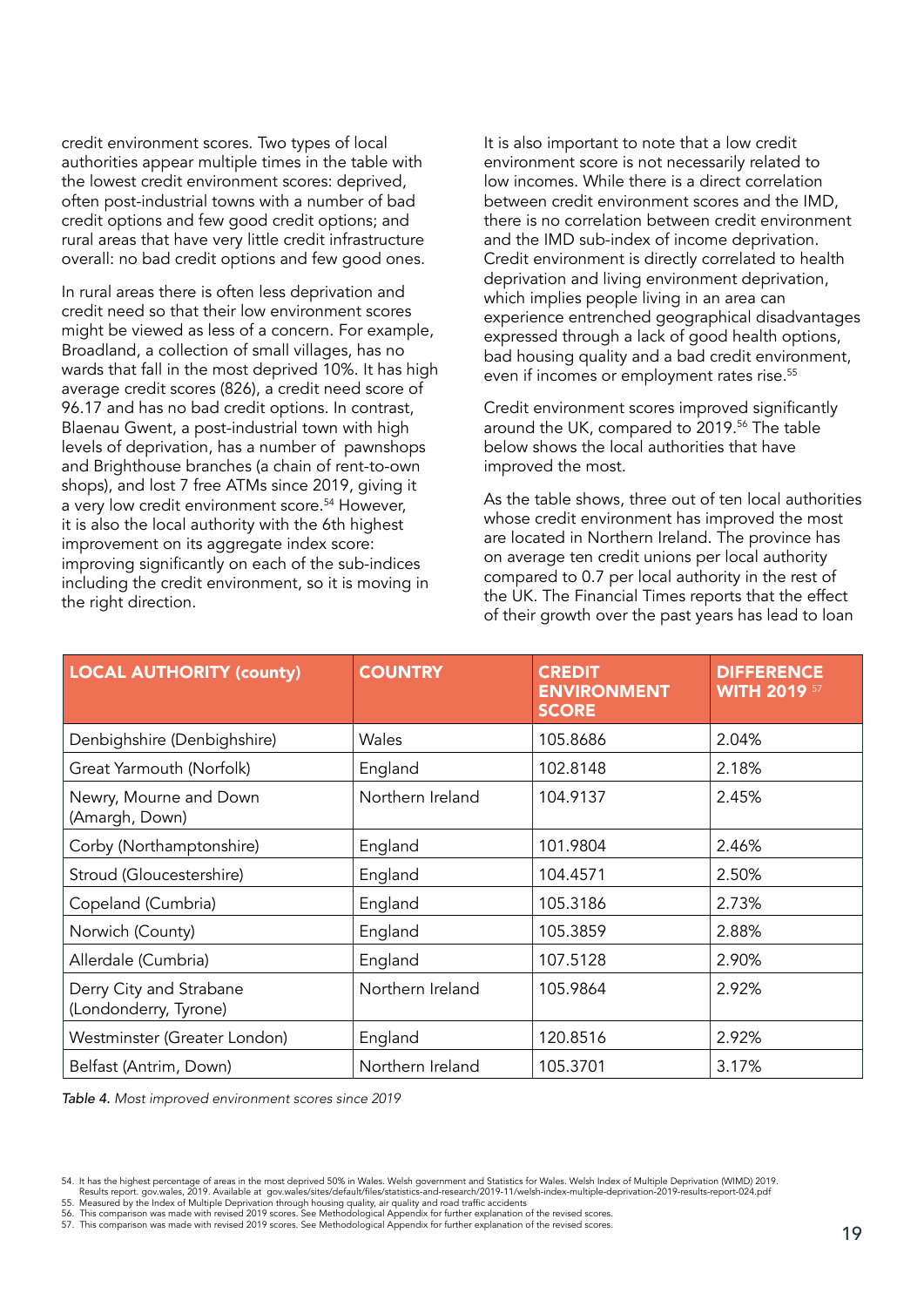sharks losing ground, and it seems like they are also close to eradicating payday lenders from the credit market: both Newry, Mourne and Down and Derry City and Strabane lost all their high street payday lenders in the last year.<sup>58</sup> Belfast only has one left, and has opened several new credit unions in the past year. These three local authorities are part of the 10 authorities that improved the most on their aggregate index score.

The FCA has already expressed its desire to apply the same methods in the rest of the UK. It is important to note that a culture of using credit unions is much more deeply embedded in communities in Northern Ireland than in other UK countries which may impact the ability to replicate methods.

#### 4.5 Credit havens and credit deserts

The Good Credit Index reveals 10 'credit deserts' - places where high need for credit coincides with low credit scores. These are local authorities with an average credit score Experian defines as 'poor', 59 and that fall in the lowest 20th percentile of credit need scores. Credit havens are places where the need is low and credit scores are high.

Many places we identified as credit deserts in 2019 have lost that status as a result of increasing overall

### CASE STUDY: MIDDLESBROUGH

Middlesbrough is a post-industrial town in North Yorkshire with a population of 138,400. The town used to play a significant role in steel and iron production, with the decline of this industry leading to high levels of unemployment, standing at 7.2% in 2019.60

Middlesbrough has one of the highest proportions (49%) of neighbourhoods among the most deprived in England.<sup>61</sup> The town is also the most incomedeprived area in the country, with a quarter of its population living in income-deprived areas.<sup>62</sup>

Looking at the credit environment of Middlesbrough, we find high credit need, bad credit infrastructure and low credit scores. Our Index score of Middlesbrough is 98 which decreased by 1.1% since 2019. This means that there are very few good credit options in Middlesbrough and people may struggle in accessing these options more than anywhere else. The average credit score in Middlesbrough decreased drastically from 726 in 2019 to 699 in 2020. Further research is needed to understand the stark decrease in the credit scores in Middlesbrough.

Middlesbrough has a relatively high level of credit need - it ranks as the local authority with the 45th

highest need in the country. Since 2019, levels of over-indebtedness have decreased from 19.7% of the adult population to 18.5%, which leaves Middlesborough's credit need in a healthier position than last year. Nevertheless, there are many in need of credit, who will not encounter a great credit environment: it has five pawnshops, a payday lender and a Brighthouse branch, and it has few free ATMs and bank branches. However, there are also 3 credit unions, significantly more than most English local authorities.



<sup>58.</sup> Megaw, N. How credit unions squeezed out loan sharks in Northern Ireland. Ft.com, 2018. Available at

60. Gov. Uk. 2020. Regional labour market statistics in the UK: September 2019. Available at: https://www.ons.gov.uk/employmentandlabourmarket/peopleinwork/<br>employmentandemployeetypes/bulletins/regional1bourmarket/septembe

https://www.ft.com/content/baadc5e4-7ecf-11e8-bc55-50daf11b720d?accessToken=zwAAAXKj\_ghQkdO6rcXkfs8R6NO8VVDa8RtyDQ.<br>MEYCIQD6WAGiOxuJGVQs2VvjLtk8\_jdtUZU8HRzABVsQ-RUvWAIhAIyaX81ajN2iL1PHL\_KsWPcb-ZI\_SETDe0VKnE0d8ODG&sharetype aa21-e366a4551d42

<sup>59.</sup> Experian. Your Experian Free Credit Score. 2019. Available at https://www.experian.co.uk/consumer/experian-credit-score.html

<sup>61.</sup> Ministry of Housing, Communities and Local Government. 2019. English Indices of Deprivation 2019. Available at: https://assets.publishing.service.gov.uk/government/<br>uploads/system/uploads/attachment\_data/file/835115/l

uploads/system/uploads/attachment\_data/file/835115/IoD2019\_Statistical\_Release.pdf [Accessed 1 June 2020]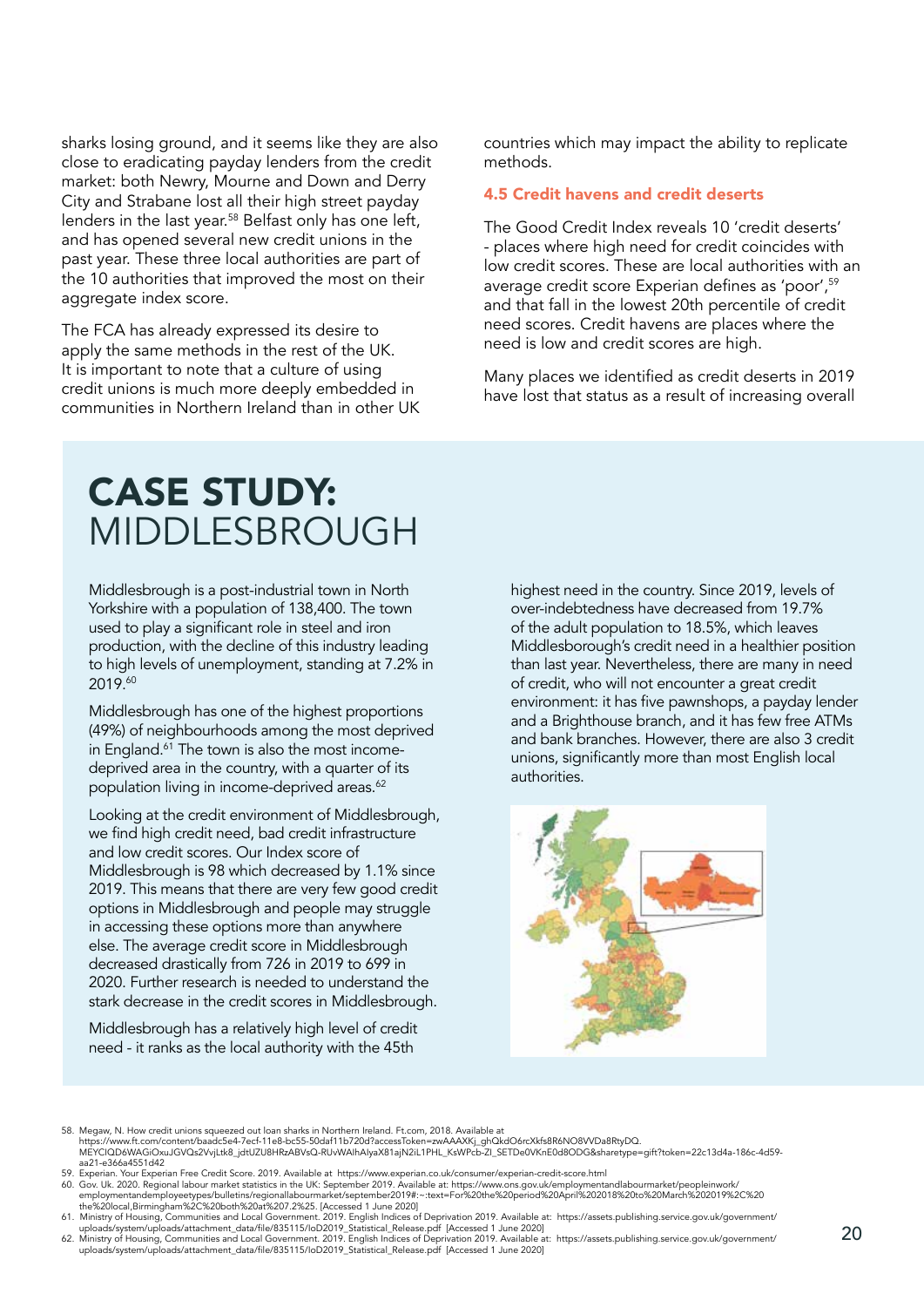|                                    | Credit scores:<br>High    | Credit scores:<br>Low  |
|------------------------------------|---------------------------|------------------------|
| Credit Need:   Credit haven<br>LOW |                           | Credit-free<br>economy |
| <b>Credit Need:</b><br>High        | Market-based<br>solutions | Credit desert          |

credit scores and a changing credit environment. Hartlepool, Halton, Blackpool, Kingston upon Hull, Stoke-on-Trent, Knowsley, Liverpool, Sunderland, and Wolverhampton remain with one new addition: Middlesbrough, discussed further on page 20. They are primarily post-industrial towns and cities, with a credit need score far below the average and most ranking high on the IMD.

Most of these localities, in particular Blackpool, Knowsley and Middlesbrough, also have a credit environment similar to that of other post-industrial towns, with various bad credit options and few good ones. From last year's credit deserts there are a few notable improvements. As we saw in chapter 4.1, credit need has improved significantly in certain Welsh towns, lifting Rhondda Cynon Taf, Neath Port Talbot, Caerphilly and Merthyr Tydfil out of credit desert status.



#### 4.6 Credit invisibles

'Credit invisibles' are people about whom credit bureaus do not have enough financial information.<sup>63</sup> This group is also known as having a 'thin file' or 'no credit file'. A credit file holds information such as credit or payment history and other information collected by credit bureaus. Anyone who is new to the lending industry and who has used few credit products might have a thin file. While higher credit scores lower the risk for lenders, the thinner the file gets, the more difficult it is to get credit. Research by Big Issue Invest found that one large bank turned away over 90% of applicants who had thin or empty credit files.<sup>64</sup> Credit invisibles often reside in cities, in more deprived areas, and thus some likely need credit, but lack access to many of the resources a city offers.<sup>65</sup>

According to Experian, over 5.8 million people in the UK were 'invisible' to the financial system in 2018.<sup>66</sup> Some of these people pay their rent every month, work and pay taxes, but are excluded from many financial services. Our analysis shows that contrary to low credit environment scores in many post-industrial towns and cities, credit invisibles often live in cities where they will likely be surrounded by many good credit options but lack the means to access affordable financial services.

The five main groups composing the 'Invisible Population' in the UK are; young people, older people, the financially excluded, recent migrants and financially struggling.<sup>67</sup>

- i. Young people, mainly aged 18 to 25, who have no credit record can have difficulties in accessing the credit for the first time.
- ii. Older people who do not have recent credit history can have thin files. Even if they had loans, credit or mortgages in the past, when the credit files don't have recent activities, they become credit invisibles.
- iii. People without a bank account. Over 1.5 million adults in the UK are 'unbanked'.<sup>68</sup> A third of the unbanked in the UK had a bank account before but got into trouble with an overdraft and do not want to use banking services anymore.<sup>69</sup>

<sup>63.</sup> Experian. Are you invisible to the credit system? Available at: https://www.experian.co.uk/consumer/help-discover/discover/guides/the-invisibles.html#:∼:text=If%20<br>you%20are%20invisible%20to,never%20used%20it%20at%20a

<sup>64.</sup> Credit Ladder. The Problem with a thin credit file. 2020. Available at: https://www.creditladder.co.uk/blog/the-problem-with-a-thin-credit-file [Accessed 15 June 2020]<br>65. Brevoort,K. Clarkberg, J. Kambara, M. and Litw

<sup>66.</sup> Experian, 2018. Making the Invisible Visible Exploring the power of new data sources. Available at: https://www.experian.co.uk/assets/consumer-credit-risk/making-theinvisible-visible.pdf [Accessed 15 June 2020]<br>67. Experian, 2018. Making the Invisible Visible Exploring the power of new data sources. Available at: https://www.experian.co.uk/assets/consumer-credit-risk/making-the-

invisible-visible.pdf [Accessed 15 June 2020] 68. Financial Inclusion Commission. 2019. Facts. Available at: www.financialinclusioncommission.org.uk/facts [Accessed 15 June 2020]

<sup>69.</sup> Parliament UK. 2017. Increasing Financial Inclusion. Available at. https://publications.parliament.uk/pa/cm201719/cmselect/cmtreasy/1642/164205.htm#:~:text=The%20 FCA%20has%20published%20research,not%20have%20a%20bank%20account.&text=A%20third%20of%20unbanked%20people,into%20difficulty%20with%20an%20 overdraft. [Accessed 15 June 2020]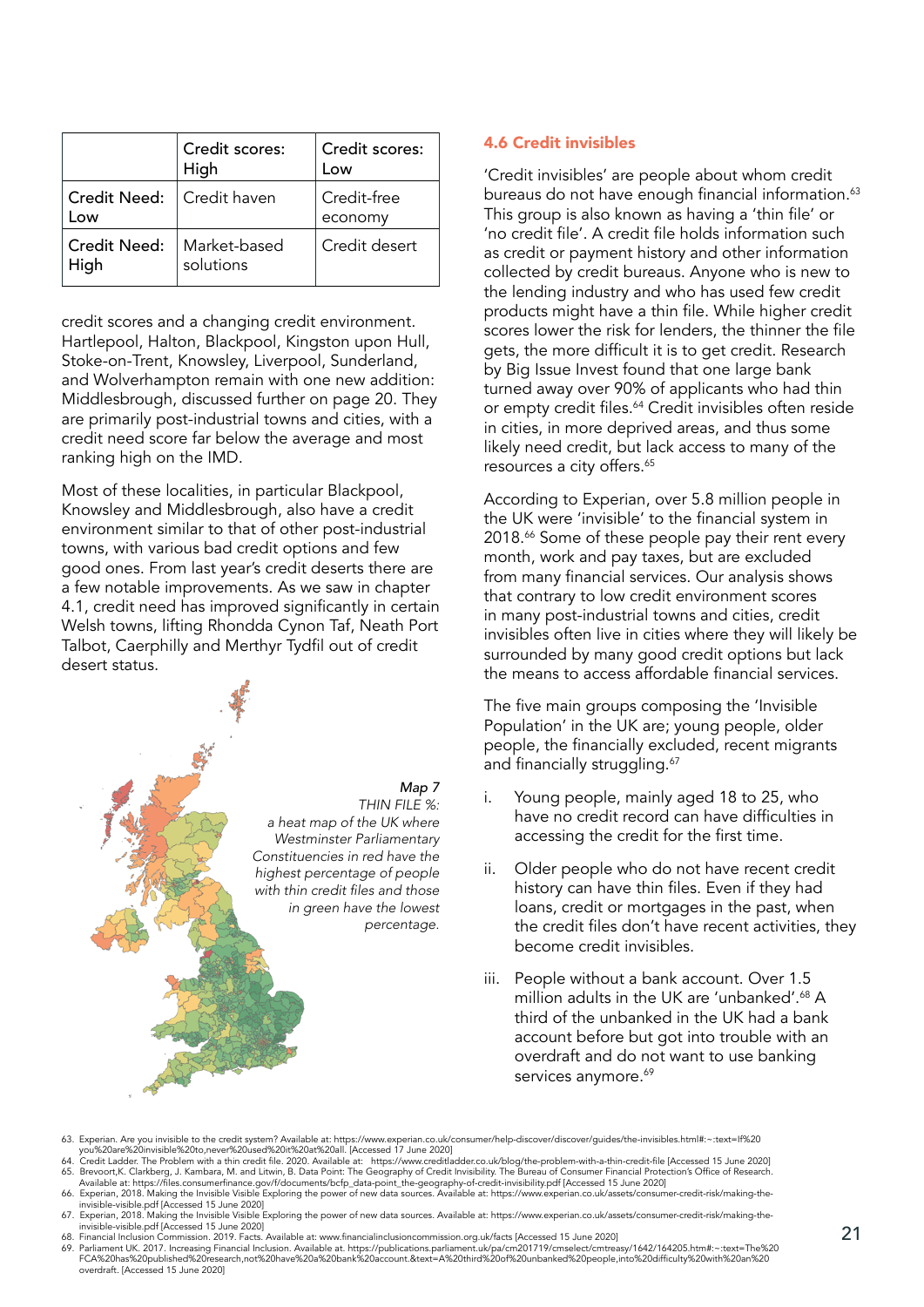- iv. Recent migrants who have little or no credit history are also credit invisibles and struggle accessing good credit services.
- v. People who are only just managing financially and rely mainly on cash-based transactions.

Looking closely at the rate of thin files per constituency, $70$  we see a concentration of credit invisibility in cities. Deprived and affluent neighbourhoods can easily co-exist in a city, making the needs more difficult to understand. Factors such as high numbers of students, urban deprivation or international migration impact the levels of credit invisibility in a place. And some of these factors are interrelated, for instance some of the newly arrived migrants are more likely to live in deprived neighbourhoods.

The City of Edinburgh has one of the highest rates of thin files per population, at 13%. The reasons behind high rates of credit invisibility in Edinburgh and cities around Scotland are complex and require further investigation. However, we know that young people, aged under 25, and recent migrants are likely to have thin files.<sup>71</sup> Edinburgh's six universities might explain why it has a high level of credit invisibility, alongside Oxford which has a figure of 9%.

Pull factors such as job opportunities, education services and community networks attract migrants to cities. Recent migrants usually face complications even accessing basic financial services such as a bank account. According to the FCA, migrant workers, refugees and asylum seekers experience difficulties in proving their identity or address in

opening a bank account.72 Indeed, even if they do have an account, many recent migrants lack sufficient information in their credit files. High numbers of migrants and international students may help to explain high levels of credit invisibility in big cities such as Edinburgh (13%), Manchester (10%) and Sheffield (8%).

We know that credit invisibility is significantly higher in low income households, $73$  which explains why economically developed areas of South England such as Essex have fewer credit invisibles. The constituency of Basildon and Billericay has the lowest rate of thin files (4%). Places with high levels of deprivation such as Fleetwood (14%) have high levels of credit invisibles.74

The literature on credit invisibles is relatively recent. Our study points to a heavy concentration of thin files in Scotland. Reasons for this can only be speculated for now. It is possible that factors we have discussed, such as levels of deprivation, a young population or international migration might explain relatively high rates of credit invisibility in Scotland. However, further research is essential to understand this feature of the credit market.

Recent developments have enabled credit reference agencies to take additional forms of data into account where applicants have a thin file, such as rent and council tax payments or HMRC data. Fair4All Finance is working to better understand the risks and benefits associated with additional data sharing in the affordable credit market, including the impact that bringing in new data sources will have on financial inclusion and wellbeing of this group.

- 70. Since the thin credit file data is per constituency, it cannot be compared directly to the Good Credit Index, which is at local authority level. However, interesting patterns across the country can still be seen and an
- 71. Brevoort,K. Clarkberg, J. Kambara, M. and Litwin, B. Data Point: The Geography of Credit Invisibility. The Bureau of Consumer Financial Protection's Office of Research.<br>Available at: https://flies.consumerfinance.gov/f
- 
- 
- Guardian. Available at: https://www.theguardian.com/society/2020/feb/21/cod-wars-to-food-banks-how-fleetwood-lancashire-fishing-town-is-hanging-on **22 mand and the community of the community of the community of the communi**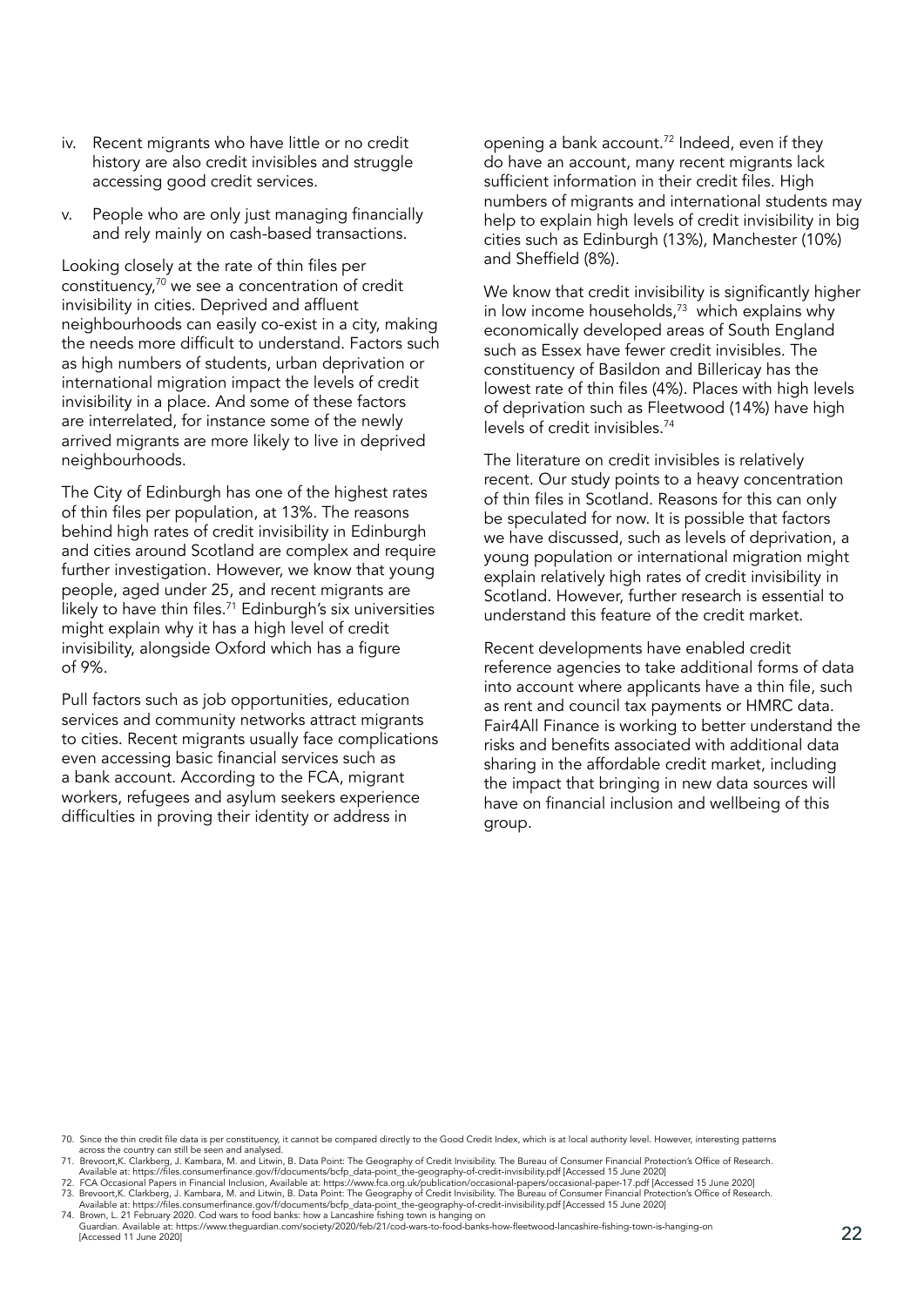### CASE STUDY: BRISTOL

Bristol is the 11th largest city in the UK with a population of 463,400.75 Originally built on trade, in recent decades the city has become a prosperous centre for business, higher education, the arts and other services. Bristol enjoys one of the highest growths in economy per person among the Core Cities.<sup>76</sup>

Contrary to post-industrial small towns such as Middlesbrough where we see a more homogenous credit environment, we observe a mixed credit environment in Bristol. The City has an average Index score of 103 and scores 94 in credit need which decreased slightly since last year. It's credit score increased ten points from 777 in 2019 to 787 in 2020.

With an environment score of 102, Bristol scores below average. It has many banks and ATMs but also various bad credit options. In addition, Bristol West is one of the places we observe a fast reduction of free cash machines in 2019 which would worsen the credit environment<sup>77</sup>

Bristol has a high level of credit invisibility (9%). The constituency of Bristol West has a higher level of credit invisibility (13%) than the rest of the city. A relatively large proportion of the adult population (41%) rents their accommodation, which is likely to reflect the large student population.

High levels of credit invisibility might be related to high levels of deprivation in some neighbourhoods. Looking at the IMD 2019, we see that the city has 41 areas in the most deprived 10% in England.<sup>78</sup> Moreover, local areas Hartcliffe & Withywood, Filwood and Lawrence Hill are found to be in the most deprived 1%.79 Some of the most deprived

areas in the city are adjacent to some of the most affluent areas.<sup>80</sup> The credit invisibles who live there will likely have little access to any of these options and, based on the city's credit need score, might need credit.

As a large, prosperous and diverse city, Bristol does not have particularly low credit need or environment scores. However, the high number of credit invisibles indicates that people in need of credit might not be able to access the good options available in the city. Although students are unlikely to need credit because of student financing, there is also a large population of migrants and ethnic minority groups who may be excluded as credit invisibles. This inequality in credit access has been hidden in large cities such as Bristol, and we recommend further research to understand the issues further.



<sup>75.</sup> Elledge, J. 2015. Where are the largest cities in Britain? City Metric. Available at: https://www.citymetric.com/skylines/where-are-largest-cities-britain-1404[Accessed 11 June 2020]

<sup>76.</sup> Bristol.Gov.Uk. 2020. The Population of Bristol. Available at: https://www.bristol.gov.uk/statistics-census-information/the-population-of-bristol [Accessed 11 June 2020]<br>77. Moneywise, 2019, Free Cash Machines are Disa

PDF[Accessed 11 June 2020]

 <sup>79.</sup> Bristol.Gov.Uk. 2019. State of Bristol Key Facts 2019. Available at: https://www.bristol.gov.uk/documents/20182/32947/State+of+Bristol+-+Key+Facts+2018-19.

PDF[Accessed 11 June 2020]<br>80. Bristol Gov.UK. 2019. Deprivation in Bristol. Available at: https://www.bristol.gov.uk/documents/20182/32951/Deprivation+in+Bristol+2019.pdf/ff3e5492-9849-6300-b227-<br>1bdff2779f80 [Accessed 11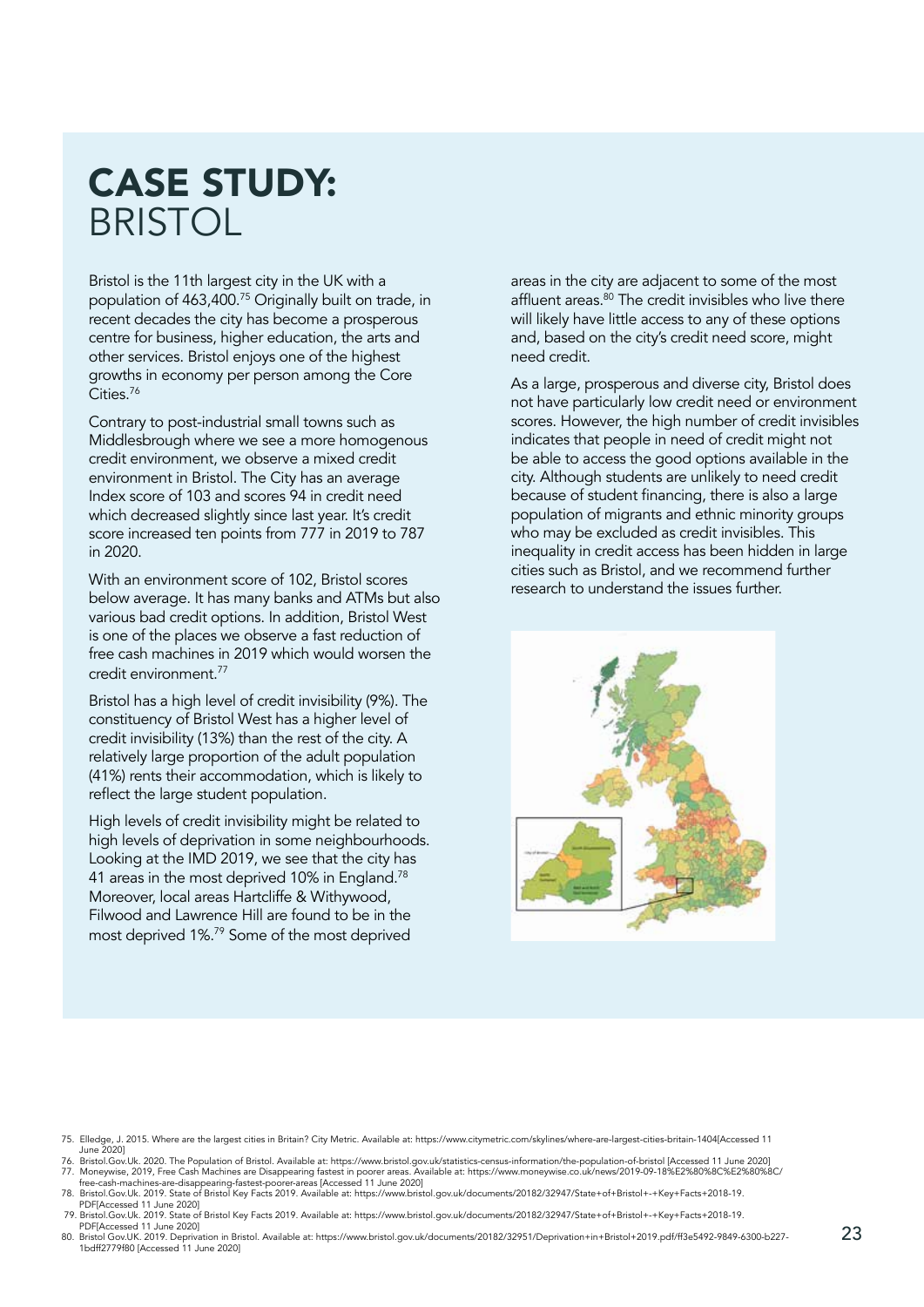#### POLICY AND PRACTICE RECOMMENDATIONS

#### Credit need, credit scores and credit environment

Following publication of the inaugural Good Credit Index, Demos launched the South Yorkshire Good Credit project, a place-based financial inclusion initiative in the Sheffield City Region. South Yorkshire highlights many of the credit challenges faced by people in the UK: Barnsley and Doncaster count as 'credit deserts', where poor credit provision meets high credit need; Rotherham and Sheffield perform slightly better, but still face a combination of poverty, thin credit files and high insolvency rates. We worked with the city region mayor and other local stakeholders from the public, private and voluntary sectors to co-design tailored initiatives to improve the credit environment.

Alongside this year's Good Credit Index, we've published a toolkit (www.goodcreditindex.co.uk/ toolkit) to share the learning from our Good Credit Project, setting out practical tips to address financial exclusion, supported by case studies from people and organisations we worked with. The toolkit is aimed at local authority leaders and metro mayors across the UK, who can play a key role in bringing sectors together to tackle exclusion and build resilience among residents.

As part of the project, we also produced targeted guidance for employers, housing associations and local authorities with recommendations for their part in reducing credit need, raising credit scores, and improving the credit environment. These are available at www.goodcreditindex.co.uk/guides

#### Credit invisibles

Further research is needed into the experiences of 'credit invisibles', people who have very thin credit files and may therefore struggle to access good credit. Migrants, the unbanked and people who rely on cash-based transactions may be particularly affected when they need access to credit.

#### Covid-19

Financial resilience and access to credit that is transparent, affordable and fair will be increasingly vital in our new post-Covid reality.

We support the debt advice sector's call for the Government to speed up implementation of a No Interest Loan Scheme in response to the crisis. The beneficiary group - lower-income consumers who would benefit from short-term credit to meet unexpected costs, but who cannot afford to repay interest even from social and community lenders that provide more affordable credit - are likely to be hard hit by the impacts of the pandemic.

With new applications for Universal Credit increasing, we also urge the Government to review the five week wait and deductions policies to ensure that the social security system can be the intended safety net for households struggling to pay for essentials as a result of Covid-19.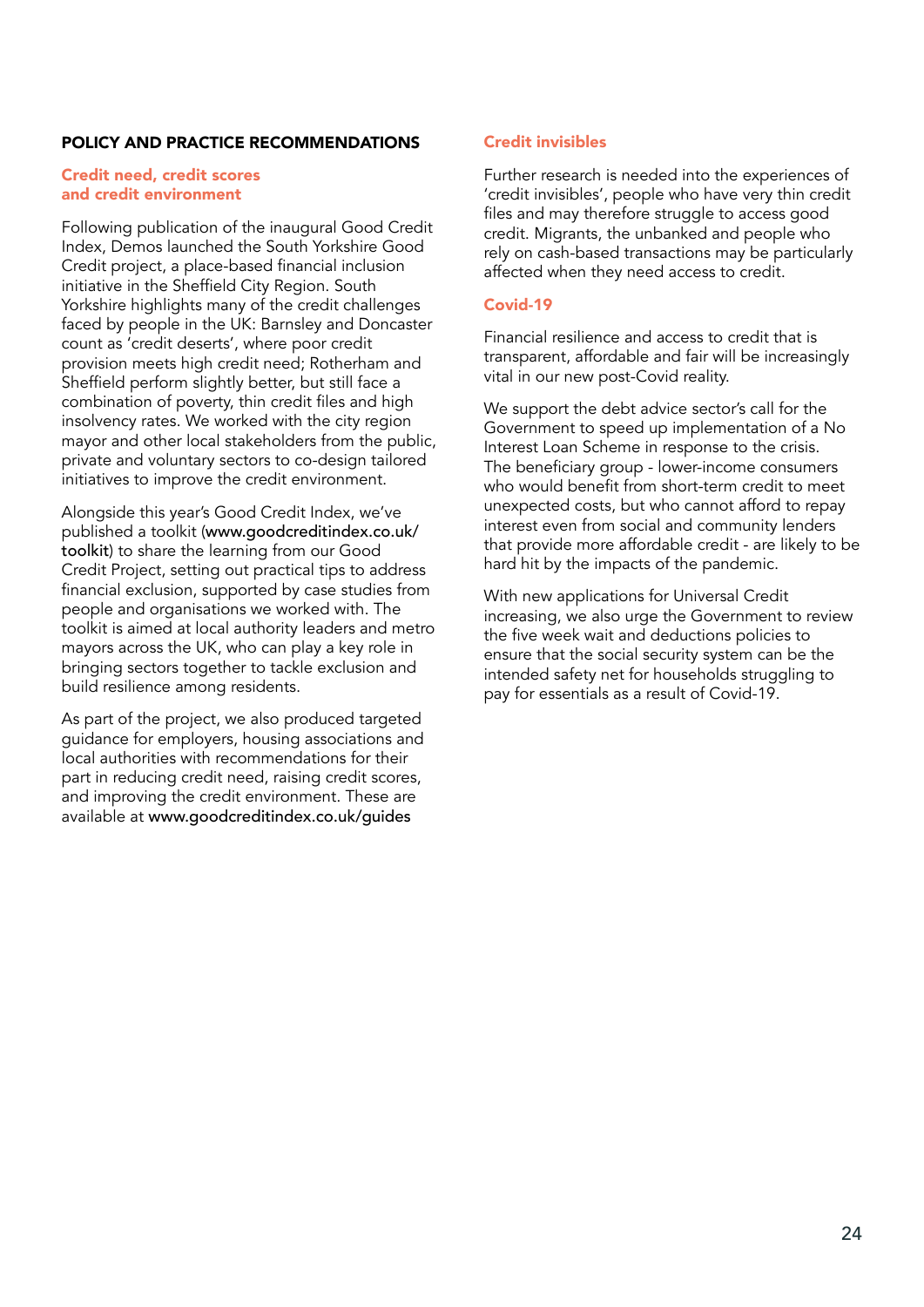# CHAPTER 4 **CONCLUSION**

The Good Credit Index maps the vast inequalities in access to good credit. Credit environment is directly correlated to health deprivation and living environment deprivation, which implies people living in an area can experience entrenched geographical disadvantages expressed through a lack of good health options, bad housing quality and a bad credit environment, which is independent of poverty levels in that area.<sup>81</sup>

Still, physical credit environments are improving, with many bad credit options disappearing. However, with the need for credit growing, and likely to soar in 2020, the lack of affordable credit options on the high street remains a cause for concern. The pattern we identified in the Good Credit Index 2019, persists: small and medium-sized industrial towns often suffer from a combination of low credit scores, high deprivation and credit need, and a physical environment that offers too few sustainable lending options and many tempting unsustainable ones. Place-based approaches, addressing entrenched deprivation and credit need rather than treating symptoms, and expanding the affordable credit market ought to be a priority for policymakers, particularly as the Covid-19 crisis causes unprecedented financial issues.

In the Good Credit Index 2020, a second pattern emerges. Cities, with their large concentrations of students, young people, and migrants, rarely score lowest on the Index. However, they have high proportions of credit invisibles, who do not have a credit file and are thus shut off from many of these cities' credit environment, while their need might be high. More research is urgently needed to better understand this group and promote true financial inclusion.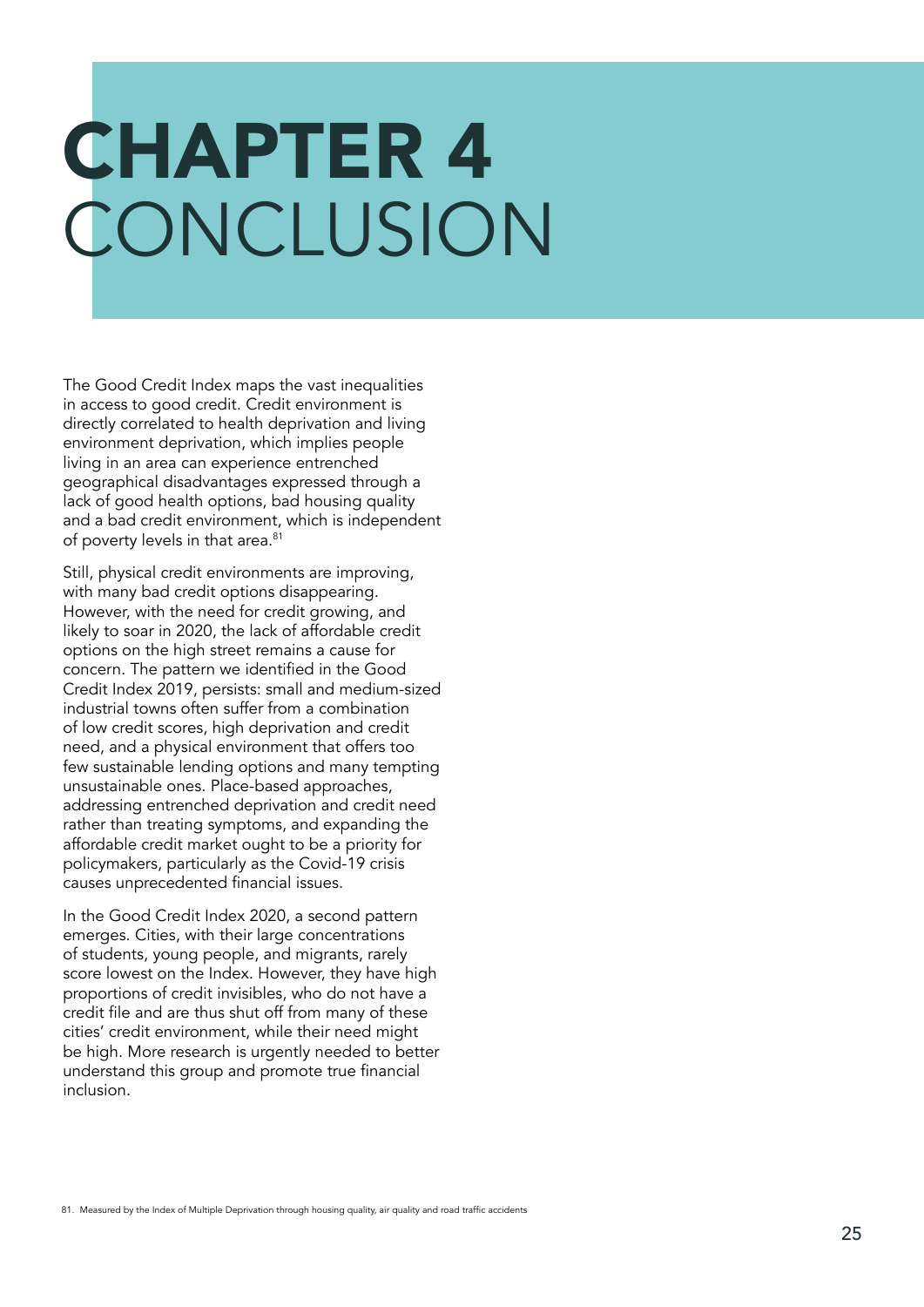

#### APPENDIX A: FULL INDEX

The full index can be found at https://demos.co.uk/project/the-good-creditindex-2020/

For any questions or queries, email the authors at tessa.vanrens@demos.co.uk

#### APPENDIX B: METHODOLOGICAL APPENDIX

The Good Credit Index is designed to offer insight into access to credit across the UK. It is constructed through creating three sub-indices to measure different, key aspects of credit:

- the credit environment: availability of physical sources of good and bad credit (such as banks or loan shops on the high street)
- credit scores: the likelihood that citizens would be approved for credit
- credit need: the likely demand for credit, particularly short-term credit

These three sub-indices are brought together to form the total Index, all with equal weighting.

#### Level of Granularity

The Index is calculated at the local authority district level. Given the available data and the ways in which individuals access financial services, this is the most granular level to feasibly examine. Lower level data such as postcode districts would not reflect the fact that when accessing physical services, customers will often travel to their local high street and so regularly access services outside their postcode of residence.

The index includes all local authorities across the four nations of the UK, excluding those with a population below 25,000. This means the index

excludes the Isles of Scilly, the Orkney and Shetland Islands, the Outer Hebrides and the City of London. As a consequence of their small populations and unique situations (as island chains and world financial centre respectively), these locations have too high a variance and are not comparable with the rest of the UK.

In December 2019, the Office for National Statistics (ONS) made various changes to local authority codes and boundaries. Because the change is so recent, the majority of our data is in the previous coding structure. Had we tried to convert the Index 2020 to the new codes, we would have been forced to omit more local authorities from the Index, and comparison with the 2019 Index would have been more difficult. We have therefore analysed the data using the Local Authority codes from December 2018.82

#### Data Sources

The Good Credit Index uses a variety of datasets to calculate the sub-indices of credit scores, credit need and credit environment. These include publicly available national statistics, publicly published data from financial inclusion charities, geospatial data scraped from Open Street Map and credit provider websites, and private data kindly provided to us by credit reference agency Experian, the Association of British Credit Unions Limited (ABCUL) and the cash machine network LINK. For the geospatial data, we used the "find your local branch" section of the websites of different credit options, a few specific brands, such as the Brighthouse website, and industry associations, such as ABCUL. We developed our own script designed to 'scrape' the maps on these websites to obtain a list of locations on that map.

Some data sources are longitudinal and cover an entire year, whereas others are static, showing a snapshot of a particular moment.

82. Available at http://geoportal.statistics.gov.uk/datasets/local-authority-districts-december-2018-names-and-codes-in-the-united-kingdom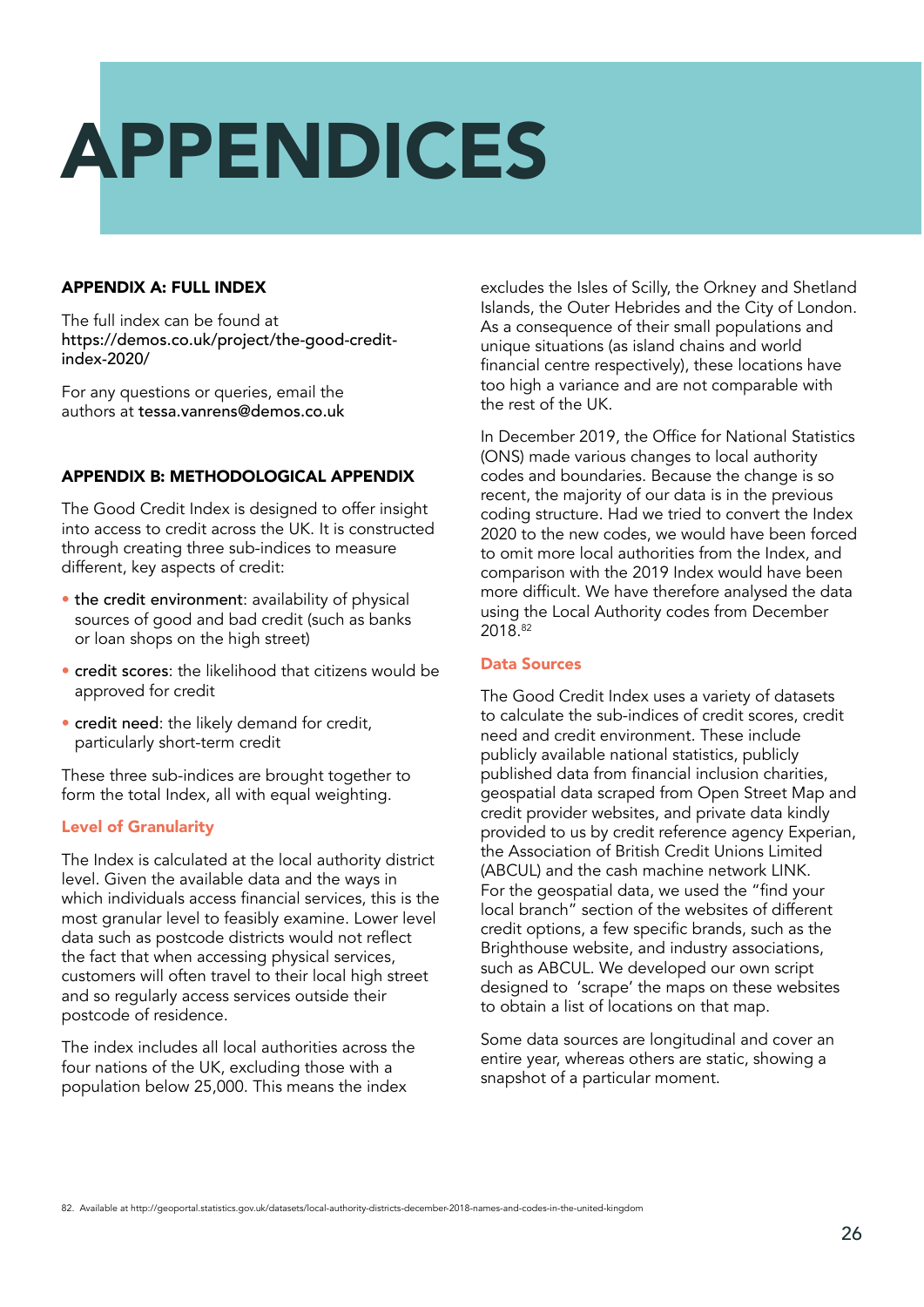| <b>CREDIT SCORES</b>                       |               |                  |                                                                                      |  |  |
|--------------------------------------------|---------------|------------------|--------------------------------------------------------------------------------------|--|--|
| <b>INDICATOR</b>                           | <b>SOURCE</b> | <b>TIMFFRAMF</b> | HOW WE ACCESSED THE DATA                                                             |  |  |
| Average credit score by<br>local authority | Experian      | Static, Dec 2019 | https://www.experian.co.uk/<br>consumer/credit-score-map-uk/<br>Provided by Experian |  |  |
| Credit invisibles by<br>constituency       | Experian      | Static, Dec 2019 | Provided by Experian                                                                 |  |  |

| <b>CREDIT NEED</b>                   |                         |                    |                                                                                                                                                                                                   |  |  |  |
|--------------------------------------|-------------------------|--------------------|---------------------------------------------------------------------------------------------------------------------------------------------------------------------------------------------------|--|--|--|
| <b>INDICATOR</b>                     | <b>SOURCE</b>           | <b>TIMEFRAME</b>   | HOW WE ACCESSED THE DATA                                                                                                                                                                          |  |  |  |
| Gross disposable<br>household income | <b>ONS</b>              | Longitudinal, 2017 | https://www.ons.gov.uk/<br>economy/regionalaccounts/<br>grossdisposablehouseholdincome<br>/datasets/regionalgrossdisposable<br>householdincomebylocalauthorities<br>bynuts1region                 |  |  |  |
| Claimant count                       | <b>ONS</b>              | Longitudinal, 2019 | https://www.ons.gov.uk/<br>employmentandlabourmarket/<br>peoplenotinwork/unemployment/<br>datasets/claimantcountbyunitary<br>andlocalauthorityexperimental/<br>current                            |  |  |  |
| Level of overindebtedness            | Money Advice<br>Service | Longitudinal, 2018 | https://www.moneyadviceservice.<br>org.uk/en/corporate/a-picture-of-<br>over-indebtedness-in-the-uk                                                                                               |  |  |  |
| People earning under 10k             | Money Advice<br>Service | Longitudinal, 2017 | http://overindebtednessmap.org/                                                                                                                                                                   |  |  |  |
| Population                           | <b>ONS</b>              | Mid-2019           | https://www.ons.gov.uk/people<br>populationandcommunity/<br>populationandmigration/<br>populationestimates/datasets/<br>populationestimatesforukengland<br>andwalesscotlandandnorthern<br>ireland |  |  |  |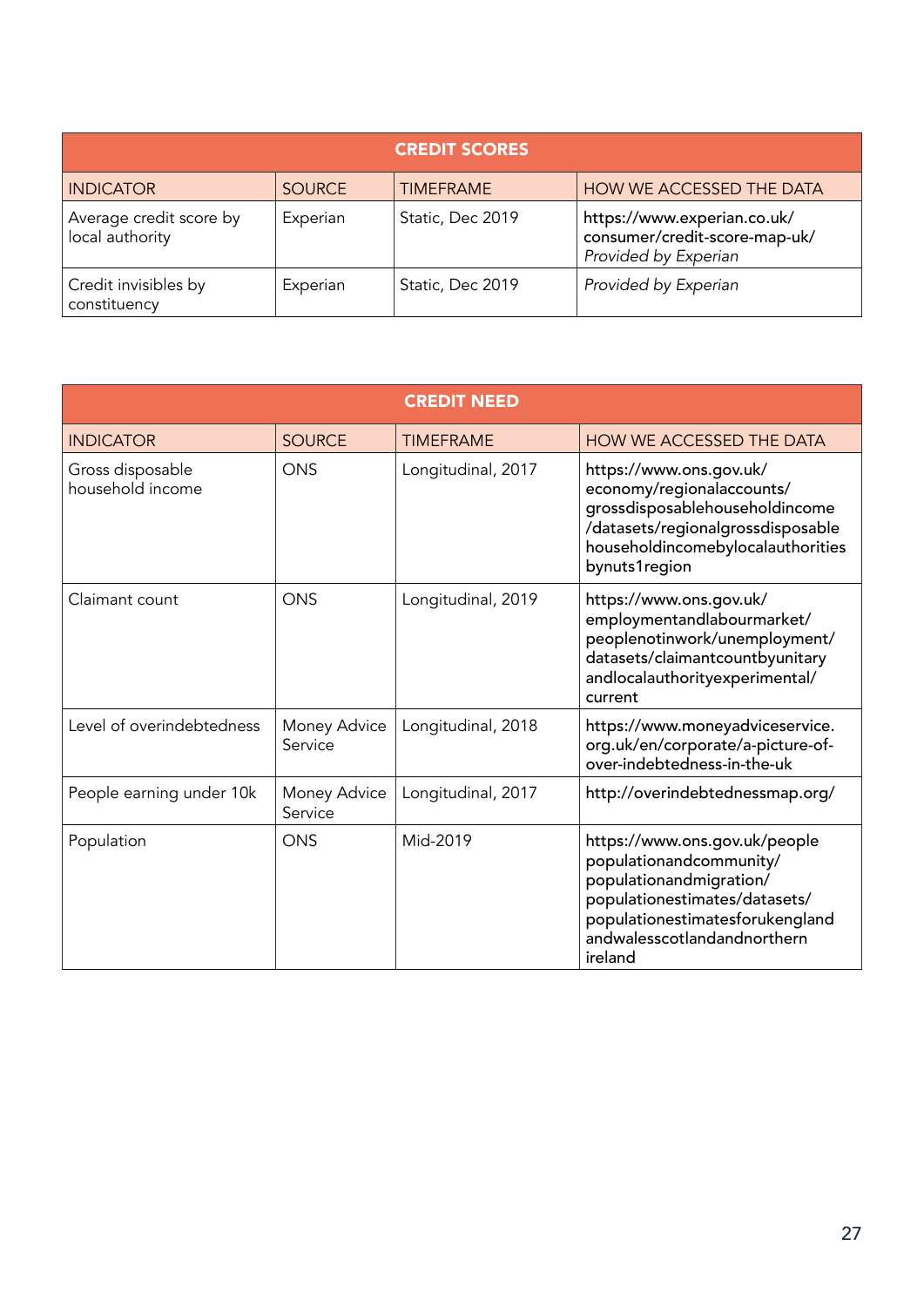| <b>CREDIT ENVIRONMENT</b>         |                                                                                                                                         |                  |                                                                                                                                                                                                                  |  |  |  |
|-----------------------------------|-----------------------------------------------------------------------------------------------------------------------------------------|------------------|------------------------------------------------------------------------------------------------------------------------------------------------------------------------------------------------------------------|--|--|--|
| <b>INDICATOR</b>                  | <b>SOURCE</b>                                                                                                                           | <b>TIMEFRAME</b> | HOW WE ACCESSED THE DATA                                                                                                                                                                                         |  |  |  |
| Number of pawn shops              | National<br>Pawnbrokers<br>Association                                                                                                  | February 2020    | https://www.thenpa.com<br>/Find-A-Pawnbroker.aspx                                                                                                                                                                |  |  |  |
| Payday lenders: Cash<br>Generator | OpenStreetMap                                                                                                                           | February 2020    | https://www.openstreetmap.org/                                                                                                                                                                                   |  |  |  |
| Payday lenders: Everyday<br>Loans | Everyday Loans                                                                                                                          | February 2020    | https://www.everyday-loans.co.uk/<br>find-your-local-branch/ and https://<br>www.everyday-loans.co.uk/selfy-<br>loan/find-your-local-branch/                                                                     |  |  |  |
| Payday lenders: The Money<br>Shop | The Money<br>Shop                                                                                                                       | February 2020    | https://www.themoneyshop.com/<br>ListOfStores                                                                                                                                                                    |  |  |  |
| Rent-to-own: BrightHouse          | Brighthouse                                                                                                                             | February 2020    | https://www.brighthouse.co.uk/<br>store-finder?                                                                                                                                                                  |  |  |  |
| Free cash points                  | <b>LINK</b>                                                                                                                             | February 2020    | Provided by LINK and from<br>www.openstreetmap.org/                                                                                                                                                              |  |  |  |
| <b>Bank branches</b>              | OpenStreetMap<br>and LINK                                                                                                               | February 2020    | Provided by LINK                                                                                                                                                                                                 |  |  |  |
| Population data                   | <b>ONS</b>                                                                                                                              | Mid-2019         | https://www.ons.gov.uk/people<br>populationandcommunity/<br>populationandmigration/<br>populationestimates/datasets/<br>populationestimatesforukengland<br>andwalesscotlandandnorthernireland                    |  |  |  |
| Credit union branches             | Association of<br><b>British Credit</b><br>Unions, Ulster<br>Federation of<br>Credit Unions,<br>Irish League of<br><b>Credit Unions</b> | February 2020    | Data for England, Scotland and Wales<br>provided by ABCUL. Data for Northern<br>Ireland available at: http://www.ufcu.<br>co.uk/credit-unions.html and https://<br>www.creditunion.ie/credit-union-<br>locator/. |  |  |  |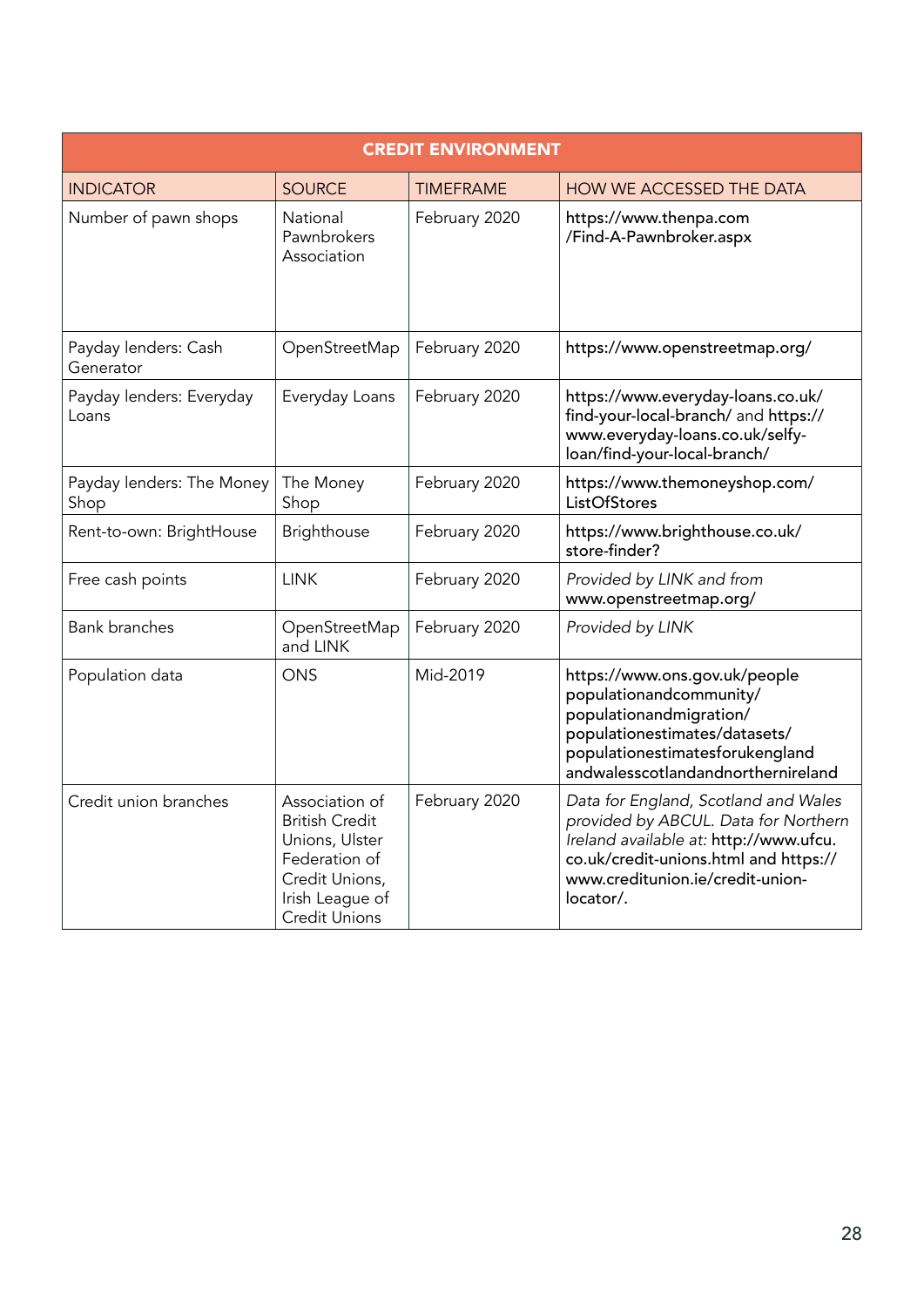#### WEIGHTING

#### Credit score index

The credit need index and credit environment scores all have average scores close to 100 and a similar range of scores. Therefore, credit scores per local authority were divided by 7, in order to create credit score sub-index scores with an average close to 100, and a similar range. It is important for all three sub-indices to have a similar range and approach the same number, so when they are combined to form the aggregate index, they all have an equal impact on the results.

#### Credit need index

To allow direct comparison of the credit need index in 2019 and 2020, we have used the same weightings as last year. This used multivariate regression to weight the different variables of the credit need index. The dependent variable was the percentage of the local adult population whose credit file was checked by a credit broker, and the indicators were the independent variables. This allowed us to assess the relative importance of each indicator in predicting local credit need compared to the other factors. The regression coefficient for each indicator was then used as that indicator's weighting.

#### Credit environment index

We adapted the calculation of the credit environment index from our 2019 model. Some of our data points were significantly bigger as a result of obtaining more comprehensive data on bank branches and credit unions. Upon reflection of its influence, one variable was taken out of the calculation, and consequently the calculation of the sub-index was slightly amended. These changes have made the credit environment index more comprehensive and robust. To allow for direct comparison between data from the two points in time, we calculated revised 2019 environment scores, using this new calculation. Each physical credit source (pawnbroker, payday lender, rent-toown shops, free ATMs, bank branches and credit unions), within each local authority,was given a quality score. This was based on the findings of a nationally representative sample of 2008 British adults conducted by Opinium on behalf of Demos in 2019. Respondents were asked to assign scores

between 0 and 10 for each of the physical credit sources, scoring the extent to which they:

- Trust that credit source
- Think their terms and conditions are fair
- Think that source is accessible

For each question, and for each source of credit, we calculated the average score, and accounted for the variation among different demographics. The weighting given to each credit source was the average of these average scores minus five, so that physical credit sources with a score below five were given a negative weighting. This means that areas with access to significant amounts of detrimental credit are placed below areas with no access to any form of physical credit. The number of a that type of credit source per 10,000 inhabitants, was multiplied by these weightings, and all these numbers for the different credit sources in one local authority were added together.

#### Overall Good Credit Index

The overall Good Credit Index was created by combining data from the three sub-indexes, giving an equal weight to each. We chose to aggregate the sub-indexes with equal weighting because the Good Credit Index is intended to give a sense of the overall financial health of an area, with the subindexes addressing more granular topics.

#### ADDITIONAL ANALYSIS

#### Index of Multiple Deprivation

The Index of Multiple Deprivation (IMD) 2015 is the official measure of relative deprivation for neighbourhoods in England. Published by the Ministry of Housing, Communities and Local Government, it ranks 32,844 areas of the country from most deprived to least deprived.<sup>83</sup>

The relationships between the 2019 English Indices of Multiple Deprivation<sup>84</sup> (IMD), the dimensions of deprivation, the total Good Credit Index, and the three sub-indices, were calculated by performing multiple multivariate analyses. The IMD, or one of its dimensions, was always the independent variable, and the Good Credit Index, or one of the sub-indices, were always the dependent variables. In this way we were able to assess the extent to which the IMD and its dimensions in a local

<sup>83.</sup> Office of National Statistics. English indices of deprivation 2019, gov.uk, 2019. Available at https://www.gov.uk/government/statistics/english-indices-of-deprivation-2019 [accessed 21/5/2020]

<sup>84.</sup> The Welsh, Scottish and Northern Ireland indices of deprivation are referred to throughout the report. However, the multivariate regression analysis has only been<br>performed on English local authorities as the English I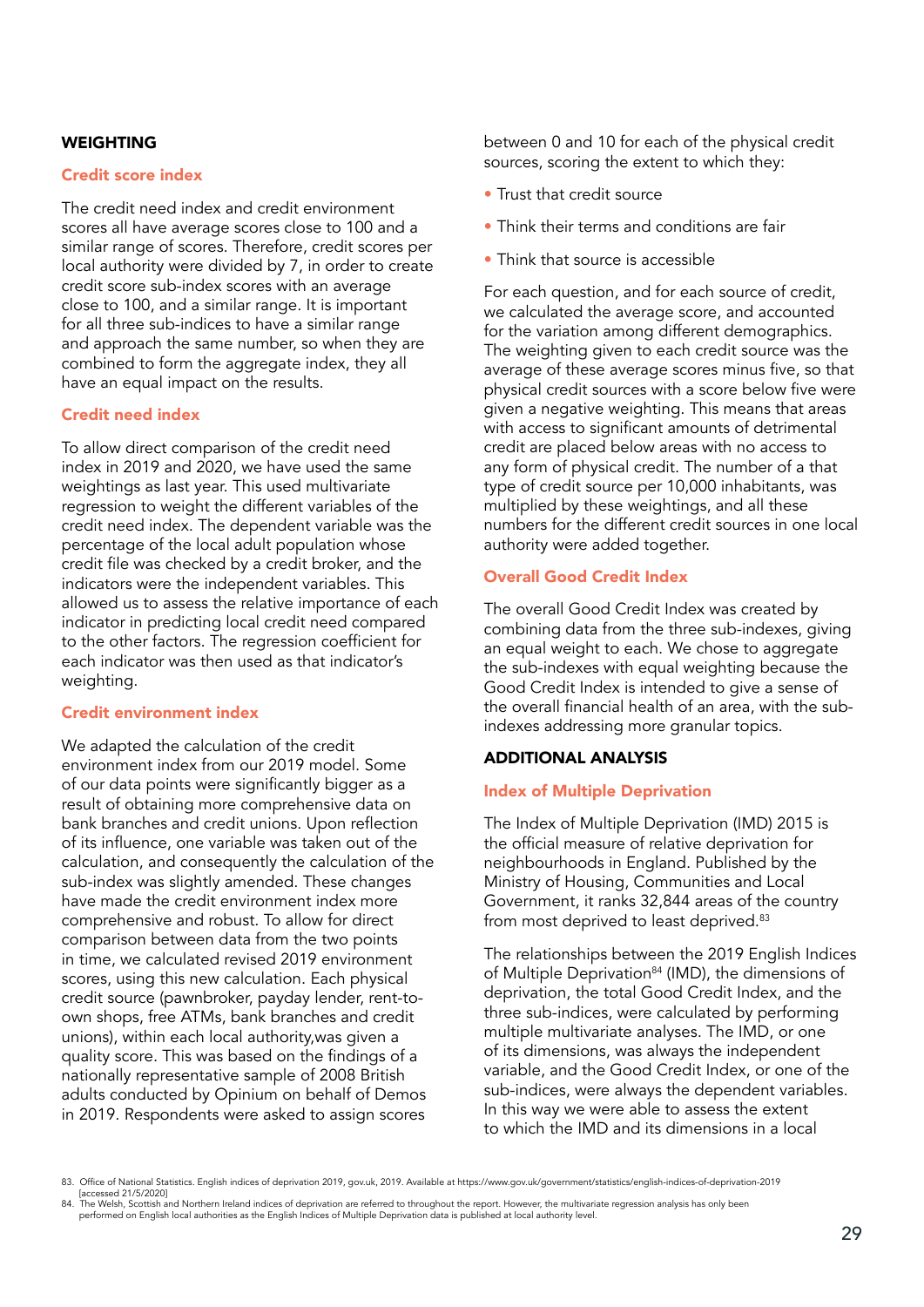authority accurately predict the Good Credit Index and the sub-indices in that location.

#### Credit Invisibles

The data on credit invisibles, provided by Experian, is at the constituency level. It is therefore not directly comparable with the Good Credit Index which is at the local authority level. However, we were able to use the constituency level data to identify broad trends in the proportion of credit invisibles in certain areas.

#### Limitations

The Good Credit Index is a unique tool that allows us to understand how geography impacts someone's ability to access affordable credit. The broad patterns we see across the UK in the subindices, the aggregate Index, and the analyses using other datasets such as the IMD, provide insight into the geographical dimensions of financial exclusion, and can therefore be used to inform place-based solutions. Comparison with previous indices also offers useful insights into the changes in the credit environment and development of particular local authorities. However, as any analytical tool the Index does have some limitations.

The intention of the Good Credit Index is to give a sense of the overall financial health of an area,

so we advise against reading too much into a local authority being placed 133rd versus 134th and instead focus on the broad patterns and trends that appear in geographic distribution, and the similarities and differences across overall higher and lower scoring local authorities.

Average credit scores for the 2019 and 2020 Good Credit Index were provided by credit reference agency Experian, and represent the average credit scores of those who check their score with Experian. This is unlikely to capture all credit scores in a local authority, but provides a useful tool for identifying patterns across the UK.

Some elements of access to good credit are not available at a local authority level and therefore could not be included in the Index. These include levels of fraud (which severely affect credit scores), and the use of illegal money lenders (which is an indication of serious credit need).

There is very little data available at a local authority level showing how people use the internet to obtain credit. The physical credit environment is still an important source of credit options for people, especially those who do not have access to the internet, and a useful indicator to understand a particular place's relationship with credit. We intend to focus on the role of the internet in the availability and accessibility of credit in the Good Credit Index 2021.